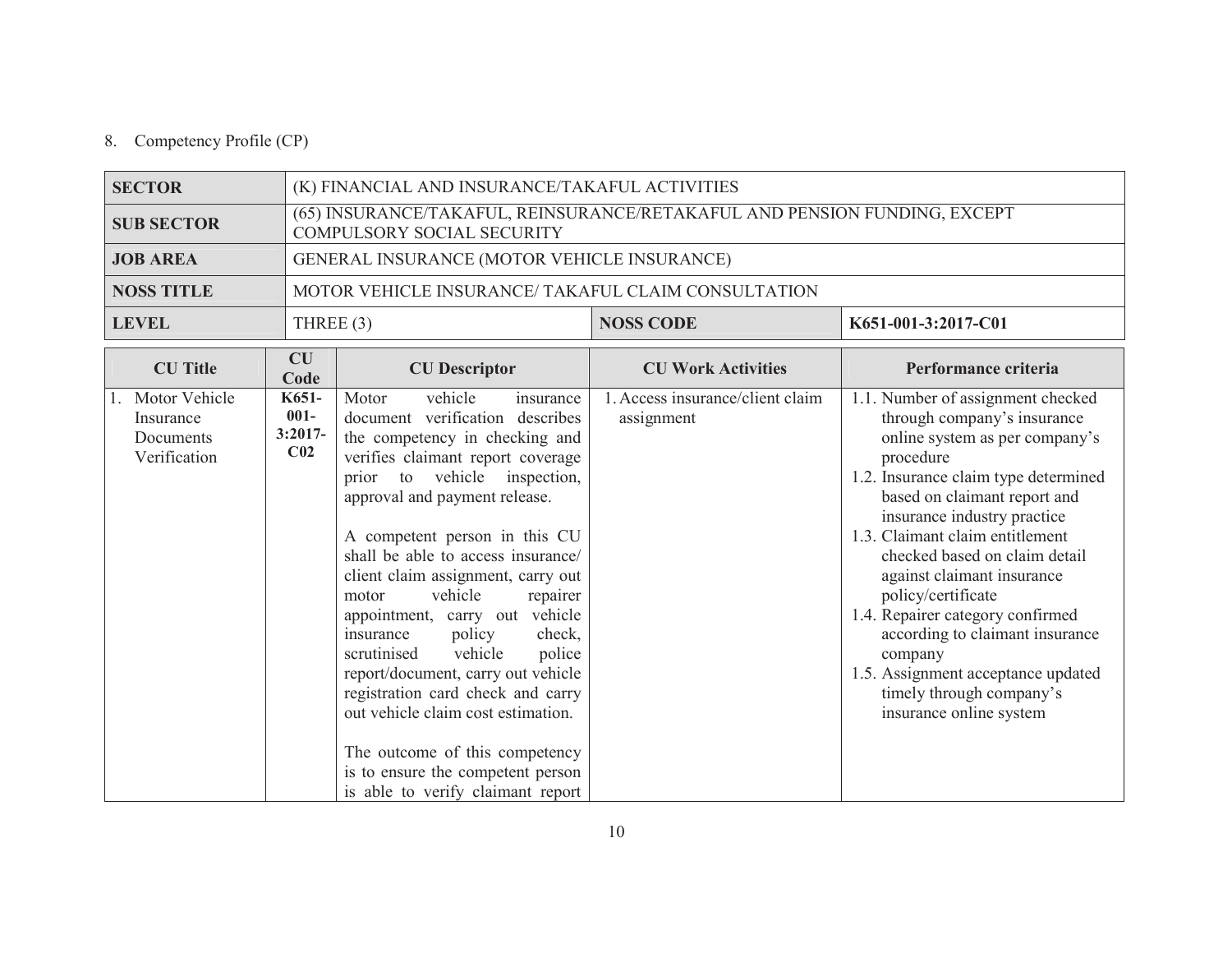| <b>CU</b> Title | <b>CU</b><br>Code | <b>CU</b> Descriptor                                                                                                                                | <b>CU Work Activities</b>                          | Performance criteria                                                                                                                                                                                                                                                                                                                                                                                                                                                                                                                                 |
|-----------------|-------------------|-----------------------------------------------------------------------------------------------------------------------------------------------------|----------------------------------------------------|------------------------------------------------------------------------------------------------------------------------------------------------------------------------------------------------------------------------------------------------------------------------------------------------------------------------------------------------------------------------------------------------------------------------------------------------------------------------------------------------------------------------------------------------------|
|                 |                   | document and determine claim is<br>within claimant policy insurance<br>coverage in accordance with<br>claim<br>insurance<br>industrial<br>practice. | 2. Carry out motor vehicle<br>repairer appointment | 2.1 Person in-charge (PIC) of the<br>repairer contacted to confirm on<br>his availability<br>2.2 Schedule of appointment<br>prepared as per company's<br>procedure<br>2.3 Communication media selected<br>and used as per company's<br>procedure                                                                                                                                                                                                                                                                                                     |
|                 |                   |                                                                                                                                                     | 3. Carry out vehicle insurance<br>policy check     | 3.1 Policy insurance of subject<br>vehicle determined based on<br>claimant report<br>3.2 Entitlement of claimant insurance<br>claim checked based on claimant<br>insurance policy<br>schedule/certificate.<br>3.3 Insurer special term content<br>evaluated based on claimant<br>insurance policy/certificate.<br>3.4 Coverage of subject vehicle<br>insurance listed for reference<br>during vehicle inspection<br>3.5 Consistency/validity of claimant<br>insurance claim checked as per<br>claimant report against claimant<br>insurance coverage |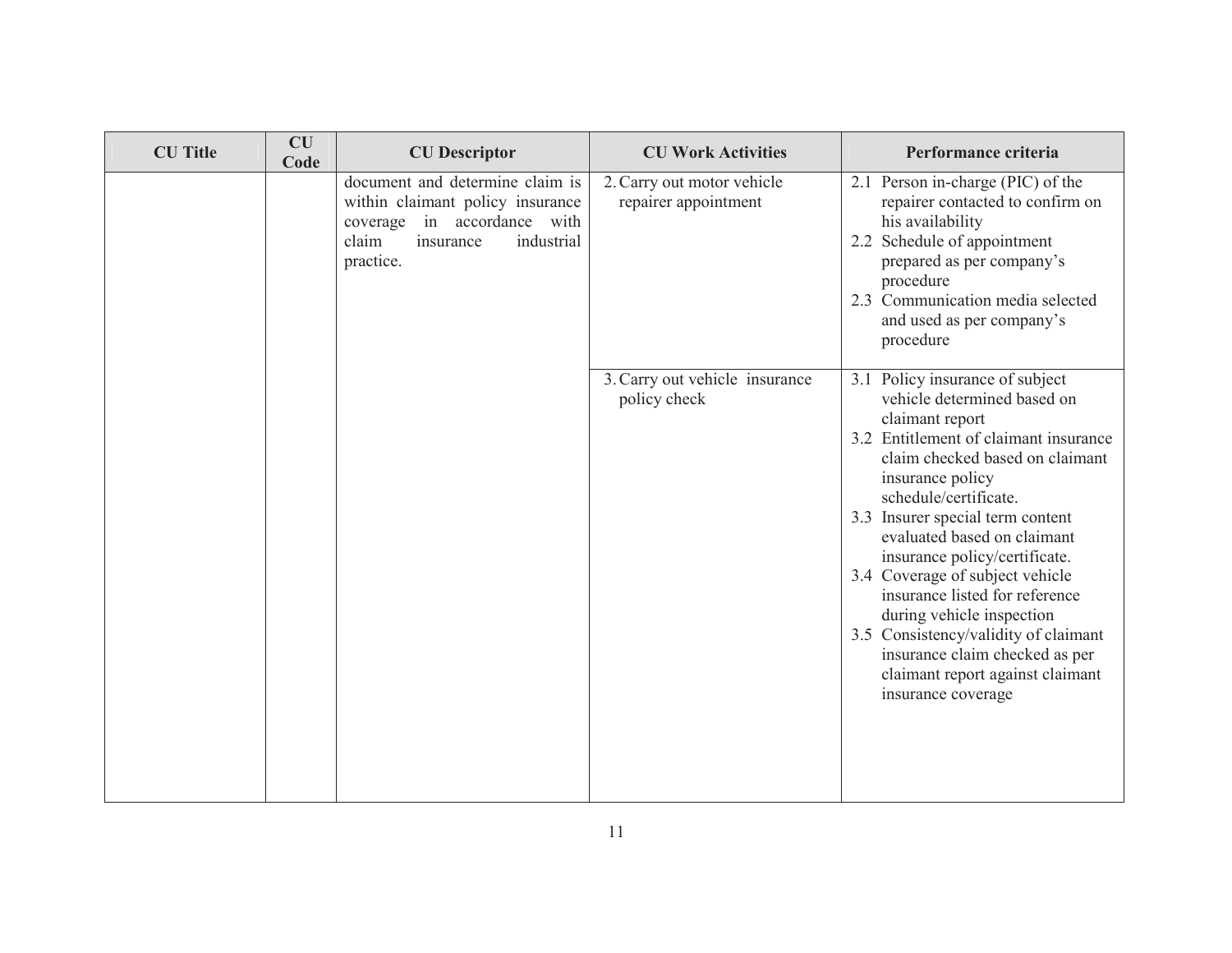| <b>CU</b> Title | CU<br>Code | <b>CU</b> Descriptor | <b>CU Work Activities</b>                                 | Performance criteria                                                                                                                                                                                                                                                    |
|-----------------|------------|----------------------|-----------------------------------------------------------|-------------------------------------------------------------------------------------------------------------------------------------------------------------------------------------------------------------------------------------------------------------------------|
|                 |            |                      | 4. Scrutinise vehicle police<br>report/document.          | 4.1 Police report detail/particulars<br>checked against insurance<br>claimant report.<br>4.2 Condition of accident location<br>and surrounding which may<br>contribute to the accident<br>evaluated against claimant report<br>and sketch plan (from Police<br>officer) |
|                 |            |                      |                                                           | 4.3 Authenticity and consistency of<br>claimant report evaluated against<br>sketch plan, subject vehicle<br>photos and police report.                                                                                                                                   |
|                 |            |                      | 5. Carry out Vehicle Ownership<br>Certificate (VOC) check | 5.1 VOC and support document<br>detail/particulars of subject<br>vehicle checked against claimant<br>report                                                                                                                                                             |
|                 |            |                      |                                                           | 5.2 Subject vehicle road tax validity<br>checked against vehicle VOC and<br>support document detail.                                                                                                                                                                    |
|                 |            |                      |                                                           | 5.3 Entitlement of claimant insurance<br>claim checked based on claimant<br>report against vehicle VOC and<br>support document detail                                                                                                                                   |
|                 |            |                      |                                                           | 5.4 Authenticity and consistency of<br>claim checked based on claimant<br>report against vehicle VOC and<br>support document detail                                                                                                                                     |
|                 |            |                      |                                                           |                                                                                                                                                                                                                                                                         |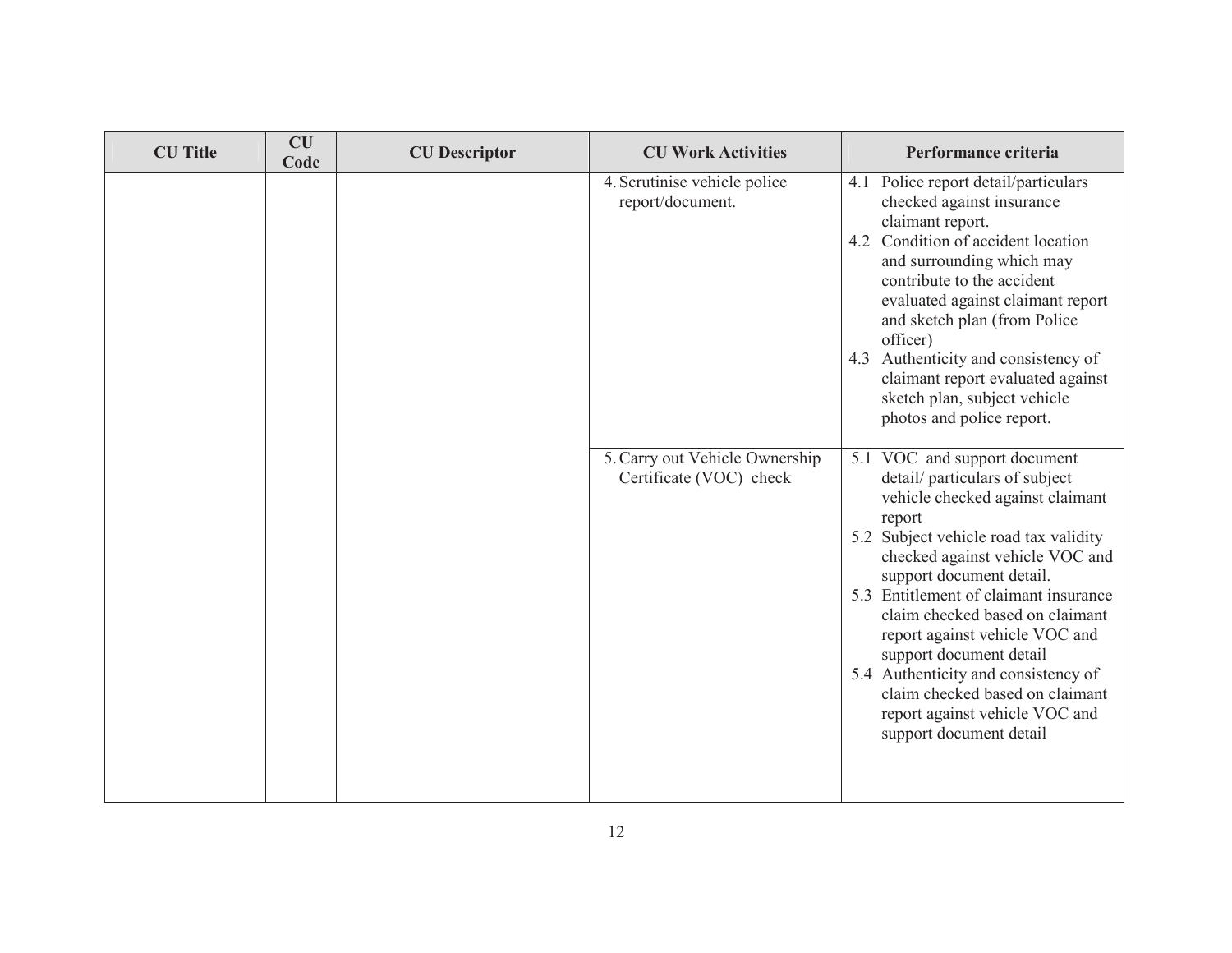| <b>CU</b> Title | CU<br>Code | <b>CU</b> Descriptor | <b>CU Work Activities</b>  | Performance criteria                                                                                                                                                                                                                                                                                                                                                                                                                                                                                                                                                                                                            |
|-----------------|------------|----------------------|----------------------------|---------------------------------------------------------------------------------------------------------------------------------------------------------------------------------------------------------------------------------------------------------------------------------------------------------------------------------------------------------------------------------------------------------------------------------------------------------------------------------------------------------------------------------------------------------------------------------------------------------------------------------|
|                 |            |                      | 6. Verify claim estimation | 6.1 Claim declaration of subject<br>vehicle determined based on<br>vehicle market value and claimant<br>insurance sum insured.<br>6.2 Damages level of subject vehicle<br>checked through photos in<br>claimant report.<br>6.3 Replacement parts and repair<br>works on subject vehicle checked<br>based on vehicle damages and<br>vehicle insurance claim history<br>6.4 Vehicle repair time estimation<br>checked based on established<br>standard repair estimation time<br>eg, Motordata Research<br>Consortium (MRC)<br>6.5 Repair claim cost estimation<br>updated timely through<br>company's insurance online<br>system |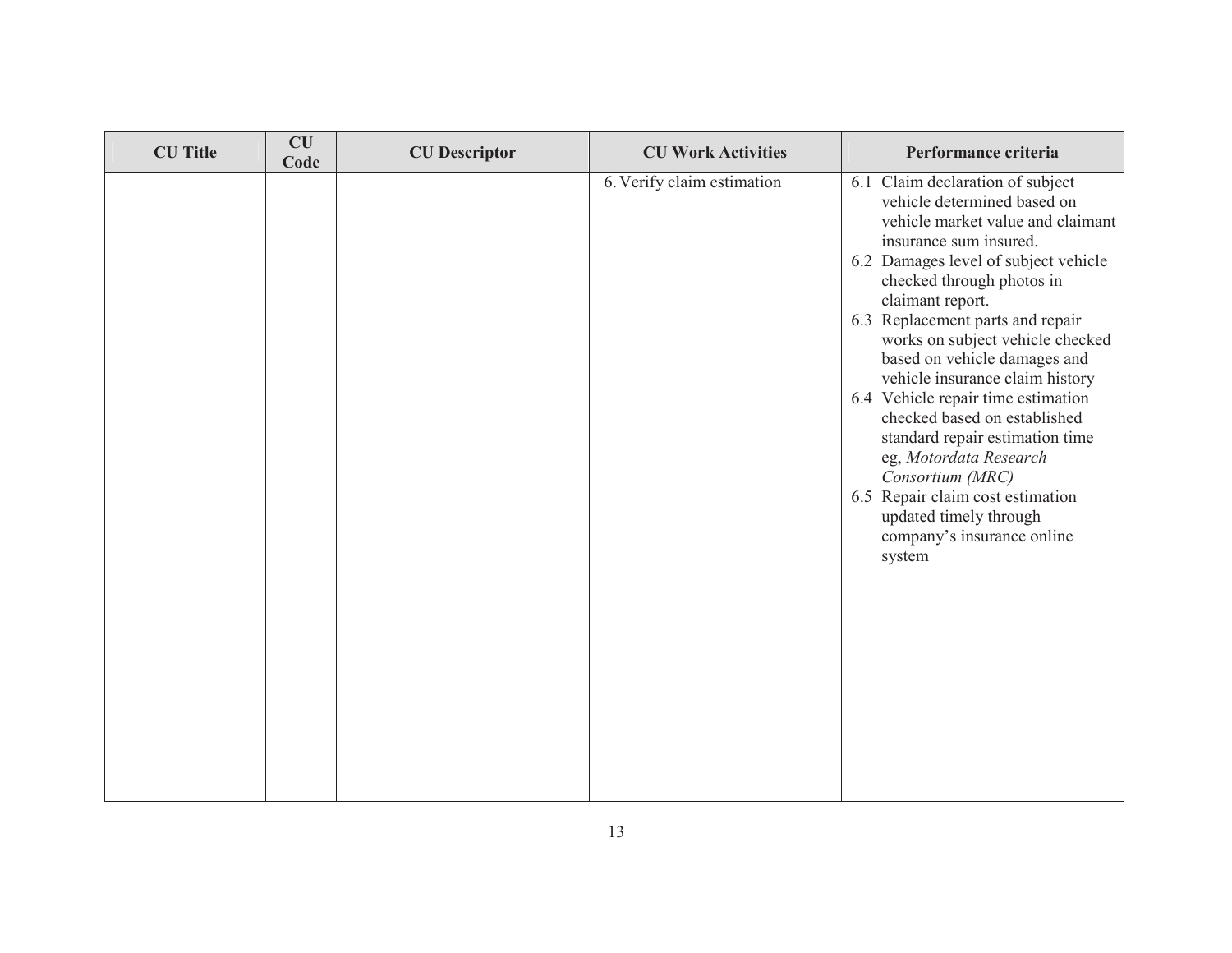| <b>CU</b> Title                                          | <b>CU</b><br>Code                                | <b>CU</b> Descriptor                                                                                                                                                                                                                                                                                                                                                                                                                                                                                                                                                                                                                                                                                                                           | <b>CU Work Activities</b>                                       | Performance criteria                                                                                                                                                                                                                                                                                                                                                                                                                                                                                                                                                                                                                                                                                                                                    |
|----------------------------------------------------------|--------------------------------------------------|------------------------------------------------------------------------------------------------------------------------------------------------------------------------------------------------------------------------------------------------------------------------------------------------------------------------------------------------------------------------------------------------------------------------------------------------------------------------------------------------------------------------------------------------------------------------------------------------------------------------------------------------------------------------------------------------------------------------------------------------|-----------------------------------------------------------------|---------------------------------------------------------------------------------------------------------------------------------------------------------------------------------------------------------------------------------------------------------------------------------------------------------------------------------------------------------------------------------------------------------------------------------------------------------------------------------------------------------------------------------------------------------------------------------------------------------------------------------------------------------------------------------------------------------------------------------------------------------|
| 2. Vehicle Non<br><b>Structural Damage</b><br>Assessment | K651-<br>$001 -$<br>$3:2017-$<br>C <sub>02</sub> | Vehicle non-structural<br>damage<br>describes<br>the<br>assessment<br>competency in performing motor<br>vehicle inspection to conform the<br>subject vehicle damages, repair<br>works and time taken same as<br>reported by repairer.<br>Non-structural<br>inclusive<br>of<br>Mechanical, Electrical & Trim<br>(MET), Engine $&$ Transmission<br>and Safety component of the<br>vehicle<br>A competent person in this CU<br>shall be able to prepare pre-<br>inspection requirements, carry out<br>vehicle primary and secondary<br>damage inspection,<br>carry out<br>vehicle safety<br>component<br>inspection, carryout electrical &<br>electronic motor vehicle control<br>inspection, carry out vehicle<br>damage photograph and evaluate | 1. Prepare pre-inspection<br>requirements                       | 1.1 Claim assignment acceptance<br>confirmed through company's<br>insurance on-line system as per<br>company's SOP<br>1.2 Subject vehicle registration<br>number, model and engine<br>capacity checked against claimant<br>report and insurance policy<br>schedule/certificate<br>1.3 Damage level of subject vehicle<br>determined based on repairer<br>report and photos.<br>1.4 Visit date and time confirmed<br>based on repairer PIC availability<br>1.5 Repairer location and subject<br>vehicle availability confirmed as<br>per claimant report<br>1.6 Inspection tool condition and<br>functionality checked according to<br>manufacturer's manual.<br>1.7 Vehicle inspection checklist<br>updated through company<br>insurance on-line system |
|                                                          |                                                  | vehicle repair cost.<br>The outcome of this competency<br>is to ensure the competence<br>person able to carry out vehicle<br>inspection after accident occur<br>verify replace<br>and<br>part in<br>accordance with OEM service and<br>repair manual.                                                                                                                                                                                                                                                                                                                                                                                                                                                                                          | 2. Carry out vehicle primary and<br>secondary damage inspection | 2.1 Vehicle inspection safety element<br>adhered as per company's safety<br>inspection procedure.<br>2.2 Pre-existing damages and new<br>damage level of subject vehicle<br>determined through Visual<br>Inspection activity.<br>2.3 Condition and functionality of                                                                                                                                                                                                                                                                                                                                                                                                                                                                                     |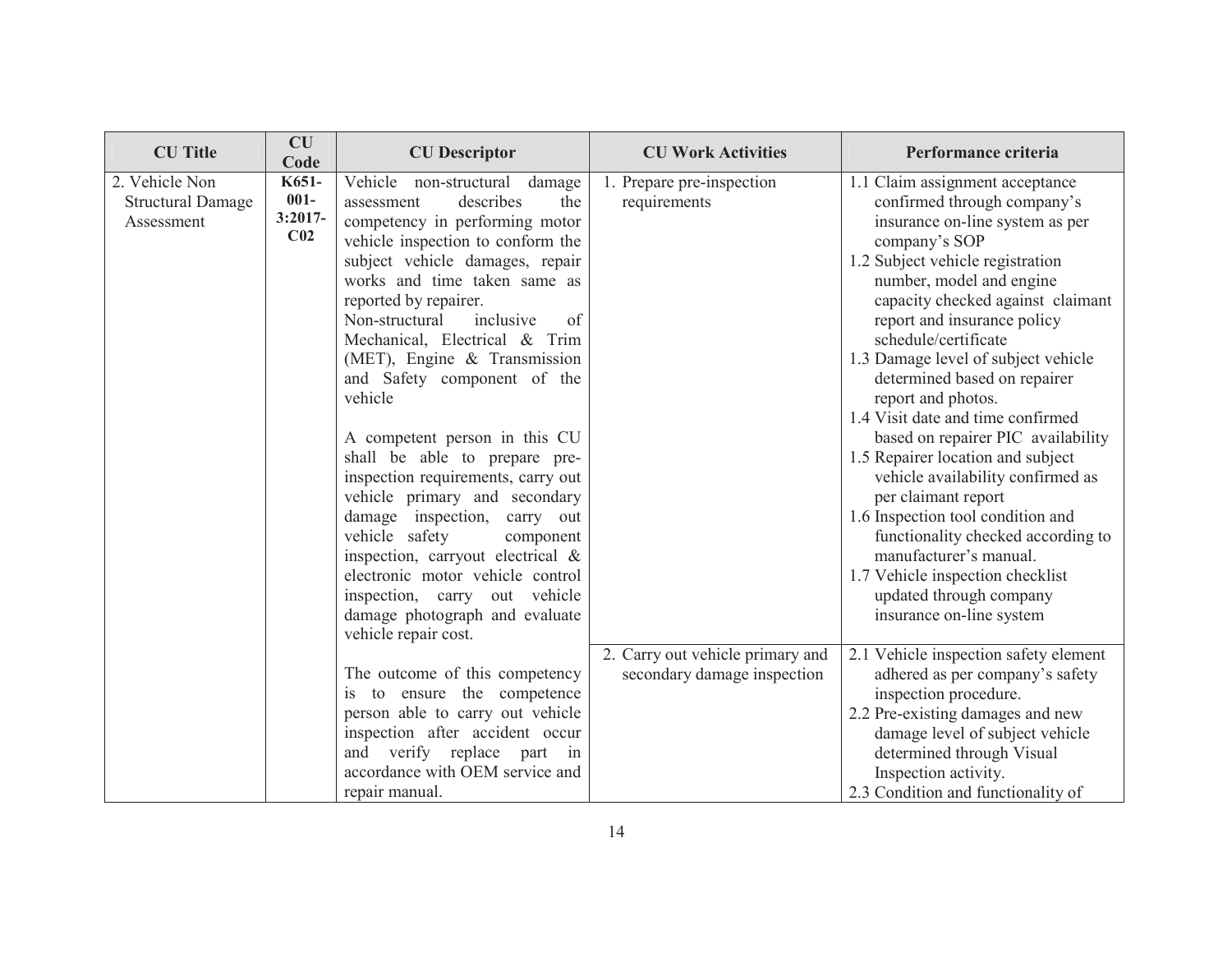| <b>CU</b> Title | <b>CU</b><br>Code | <b>CU</b> Descriptor | <b>CU Work Activities</b>                                   | Performance criteria                                                                                                                                                                                                                                                                                                                                                                                                                                                                                                                                                                                                |
|-----------------|-------------------|----------------------|-------------------------------------------------------------|---------------------------------------------------------------------------------------------------------------------------------------------------------------------------------------------------------------------------------------------------------------------------------------------------------------------------------------------------------------------------------------------------------------------------------------------------------------------------------------------------------------------------------------------------------------------------------------------------------------------|
|                 |                   |                      |                                                             | subject vehicle inspection item<br>checked through Static Check<br>inspection.<br>2.4 Condition and functionality of<br>primary & secondary damaged<br>part inspected as per manufacture<br>service and repair manual.<br>2.5 Level and type of vehicle damages<br>checked based on Vehicle path or<br>travel & Point of impact.<br>2.6 Pre-existing and new damages of<br>parts differentiated based on<br>damages appearances, eg existence<br>on rusty, dust and dirt.<br>2.7 Recommendation of parts<br>repair/replacement checked based<br>on damages severity and<br>manufacture service and repair<br>manual |
|                 |                   |                      | 3. Carry out vehicle safety<br>component static inspection. | 3.1 Physical condition and<br>functionality of Vehicle Safety<br>component checked against<br>claimant report and manufacture<br>manual.<br>3.2 Depth of tyre thread checked as<br>per regulatory specification<br>3.3 Tyre and Fender gap checked to<br>determine suspension system and<br>related parts damages level.<br>3.4 ECU, SRS and ABS system and<br>functionality confirmed as per                                                                                                                                                                                                                       |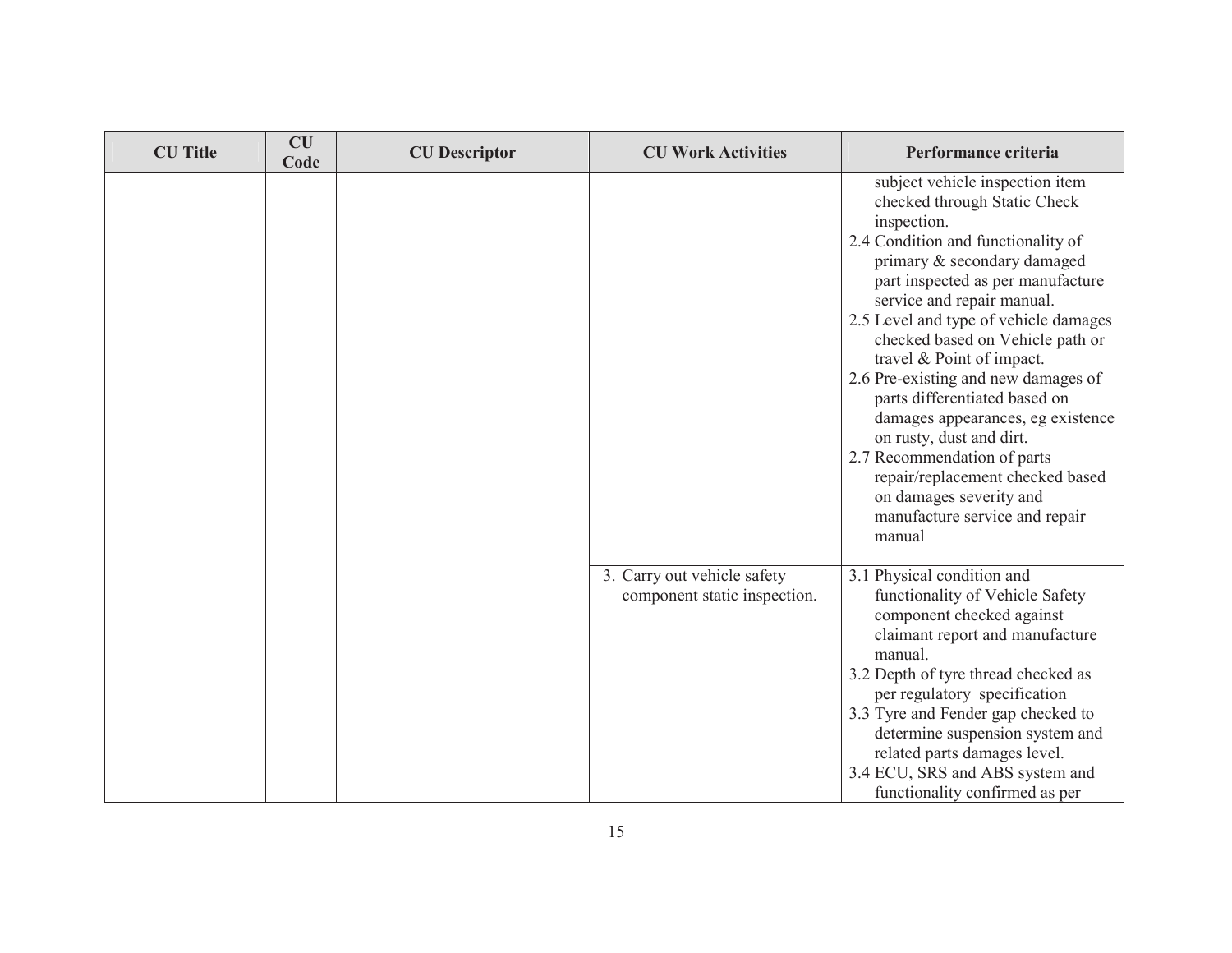| <b>CU</b> Title | CU<br>Code | <b>CU</b> Descriptor | <b>CU Work Activities</b>                                                    | Performance criteria                                                                                                                                                                                                                                                                                                                                                                                                                                                                                                                                                                                                                                                                                                                                                                                             |
|-----------------|------------|----------------------|------------------------------------------------------------------------------|------------------------------------------------------------------------------------------------------------------------------------------------------------------------------------------------------------------------------------------------------------------------------------------------------------------------------------------------------------------------------------------------------------------------------------------------------------------------------------------------------------------------------------------------------------------------------------------------------------------------------------------------------------------------------------------------------------------------------------------------------------------------------------------------------------------|
|                 |            |                      |                                                                              | manufacture service and repair<br>manual<br>3.5 Recommendation of vehicle safety<br>component part replacement<br>checked based on damages level<br>inspection result                                                                                                                                                                                                                                                                                                                                                                                                                                                                                                                                                                                                                                            |
|                 |            |                      | 4. Carryout electrical and<br>electronic motor vehicle<br>control inspection | 4.1 Drive assistance vehicle<br>(Autonomous emergency braking/<br>autonomous self-driving) control<br>parts determined based on vehicle<br>model and type.<br>4.2 Safety element of electrical and<br>electronic parts inspection adhered<br>as per company's safety inspection<br>procedure.<br>4.3 Assembly location of electrical<br>and electronic control system<br>mechanism determined based on<br>vehicle electrical circuit diagram.<br>4.4 Electrical and electronic control<br>system mechanism damages level<br>checked through visual inspection<br>4.5 Functionality of electrical and<br>electronic control system checked<br>as per manufacturer manual.<br>4.6 Recommendation of Electrical and<br>electronic part replacement<br>proposed/ checked based on<br>damages level inspection result |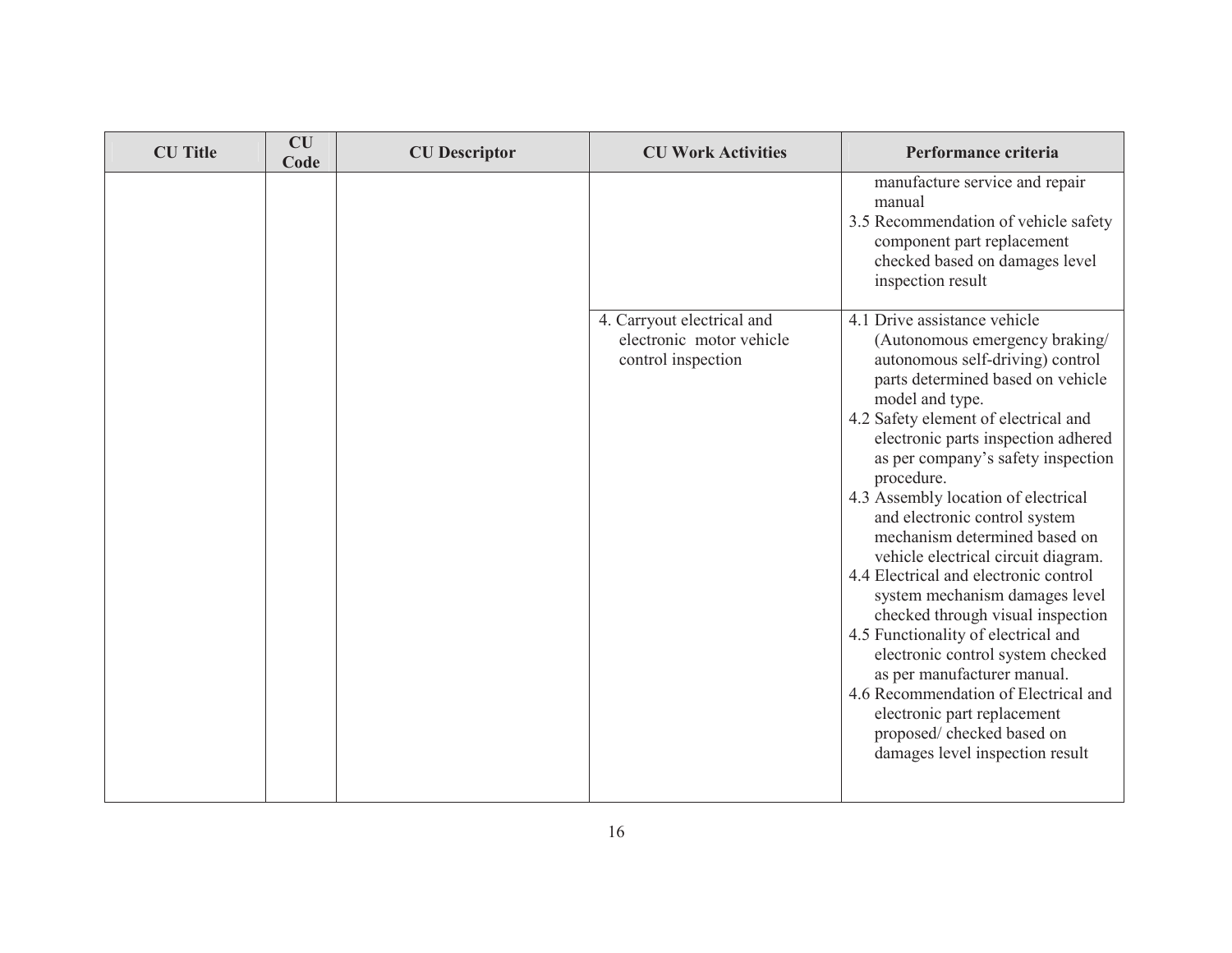| <b>CU</b> Title | CU<br>Code | <b>CU</b> Descriptor | <b>CU Work Activities</b>                   | Performance criteria                                                                                                                                                                                                                                                                                                                                                                                                                                                                                                                                                                                                                                                                                                                  |
|-----------------|------------|----------------------|---------------------------------------------|---------------------------------------------------------------------------------------------------------------------------------------------------------------------------------------------------------------------------------------------------------------------------------------------------------------------------------------------------------------------------------------------------------------------------------------------------------------------------------------------------------------------------------------------------------------------------------------------------------------------------------------------------------------------------------------------------------------------------------------|
|                 |            |                      | 5. Carry out vehicle damage<br>photography. | 5.1 Sufficient lighting for quality<br>photo image determined as per<br>camera user manual<br>5.2 Pre-existing damages photo of<br>subject vehicle captured for<br>evidence as per insurance claim<br>requirements.<br>5.3 Four angle view, Half view and<br>Top view of subject vehicle overall<br>condition captured<br>5.4 Part view and close up view of part<br>damages photo captured according<br>to insurance claim industry<br>practice.<br>5.5 Chassis number & Engine number,<br>Road tax, Odometer reading and<br>under carriage photos captured for<br>evidence as per insurance claim<br>industry practice.<br>5.6 Subject vehicle photo quality<br>confirmed based on image clarity,<br>date & time of photo captured. |
|                 |            |                      | 6. Evaluate vehicle repair cost.            | 6.1 Damages parts of subject vehicle<br>confirmed based on vehicle<br>inspection result.<br>6.2 Parts repair or replacement cost<br>verified according to vehicle<br>inspection result and manufacture<br>service & repair manual.<br>6.3 Repair time estimation of subject<br>vehicle verified based on                                                                                                                                                                                                                                                                                                                                                                                                                              |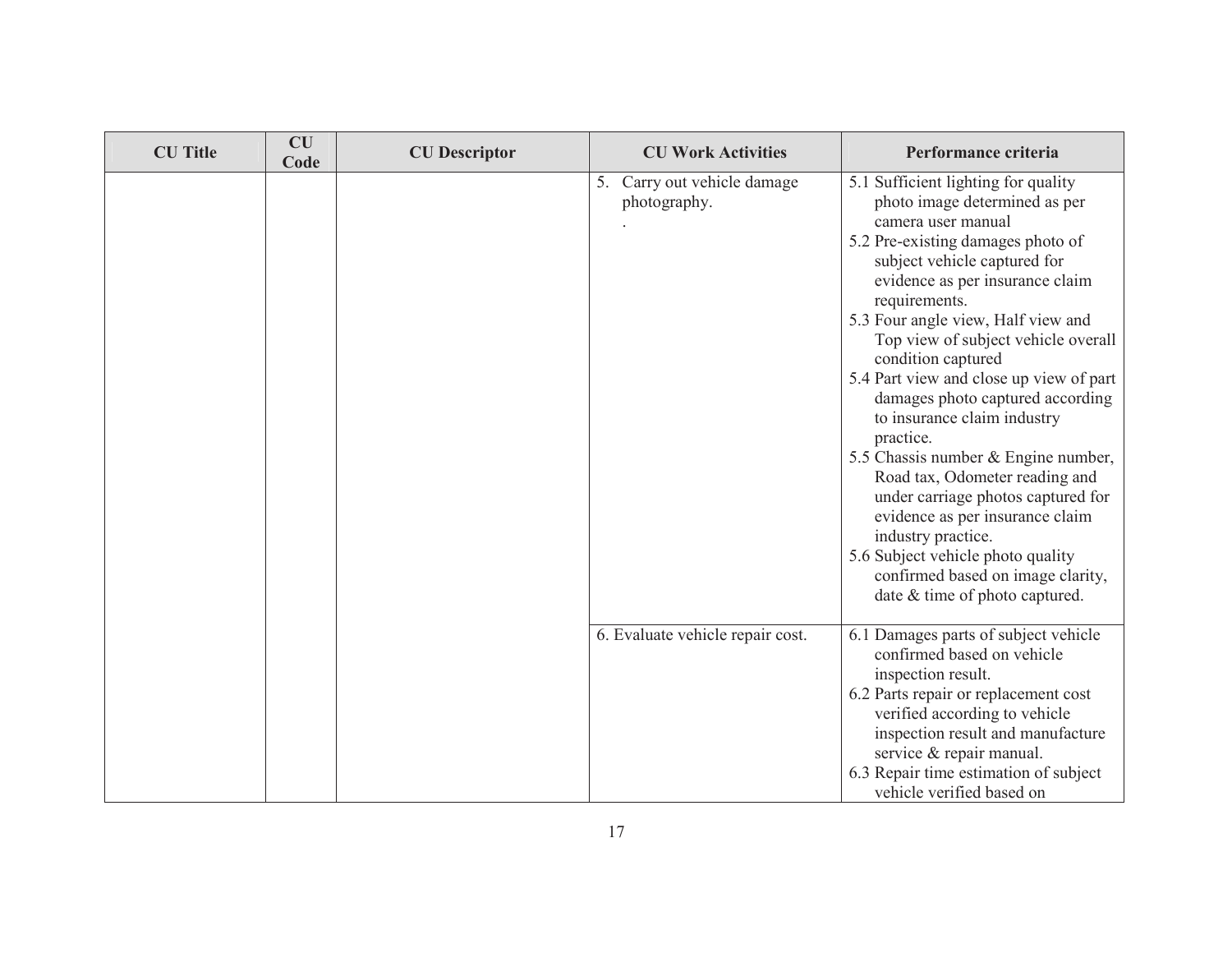| <b>CU</b> Title                                  | <b>CU</b><br>Code                                | <b>CU</b> Descriptor                                                                                                                                                                                                                                                                                                                                                                                                                                                                                                                                                                            | <b>CU Work Activities</b>              | Performance criteria                                                                                                                                                                                                                                                                                                                                                                                                                                                                                                                                                                                                                                     |
|--------------------------------------------------|--------------------------------------------------|-------------------------------------------------------------------------------------------------------------------------------------------------------------------------------------------------------------------------------------------------------------------------------------------------------------------------------------------------------------------------------------------------------------------------------------------------------------------------------------------------------------------------------------------------------------------------------------------------|----------------------------------------|----------------------------------------------------------------------------------------------------------------------------------------------------------------------------------------------------------------------------------------------------------------------------------------------------------------------------------------------------------------------------------------------------------------------------------------------------------------------------------------------------------------------------------------------------------------------------------------------------------------------------------------------------------|
|                                                  |                                                  |                                                                                                                                                                                                                                                                                                                                                                                                                                                                                                                                                                                                 |                                        | established standard repair<br>estimation time.<br>6.4 Supplementary reassessment part<br>replacement or repair conducted<br>based on claimant report and<br>company's reassessment procedure<br>(if applicable)<br>6.5 Subject vehicle claim<br>recommendation and evidence<br>updated timely through company<br>insurance claim online system                                                                                                                                                                                                                                                                                                          |
| 3. Vehicle<br>Structural<br>Damage<br>Assessment | K651-<br>$001 -$<br>$3:2017-$<br>C <sub>03</sub> | Vehicle<br>Structural<br>damage 1.<br>describe<br>the<br>assessments<br>of<br>in inspection<br>competency<br>vehicle body panels and structure<br>after accidents occur as reported<br>by claimant. Vehicle Structural<br>inclusive of Chassis and Body<br>panel of vehicle.<br>A competent person in this CU<br>shall be able to prepare pre-<br>inspection requirements, assess<br>vehicle structural construction,<br>assess vehicle structural material,<br>assess structural & body panel<br>collision area & impact and check<br>vehicle body structural repair<br>method recommendation. | Prepare pre-inspection<br>requirements | 1.1. Subject vehicle registration<br>number, model and engine<br>capacity checked against<br>claimant report and insurance<br>schedule/certificate<br>1.2. Structural damage level of subject<br>vehicle determined based on<br>repairer report and photos.<br>1.3. Visit date and time confirmed<br>based on repairer PIC availability<br>1.4. Repairer location and subject<br>vehicle availability confirmed as<br>per claimant report<br>1.5. Inspection tool condition and<br>functionality checked according<br>to manufacturer's manual.<br>1.6. Vehicle inspection checklist<br>updated/generated through<br>company insurance on-line<br>system |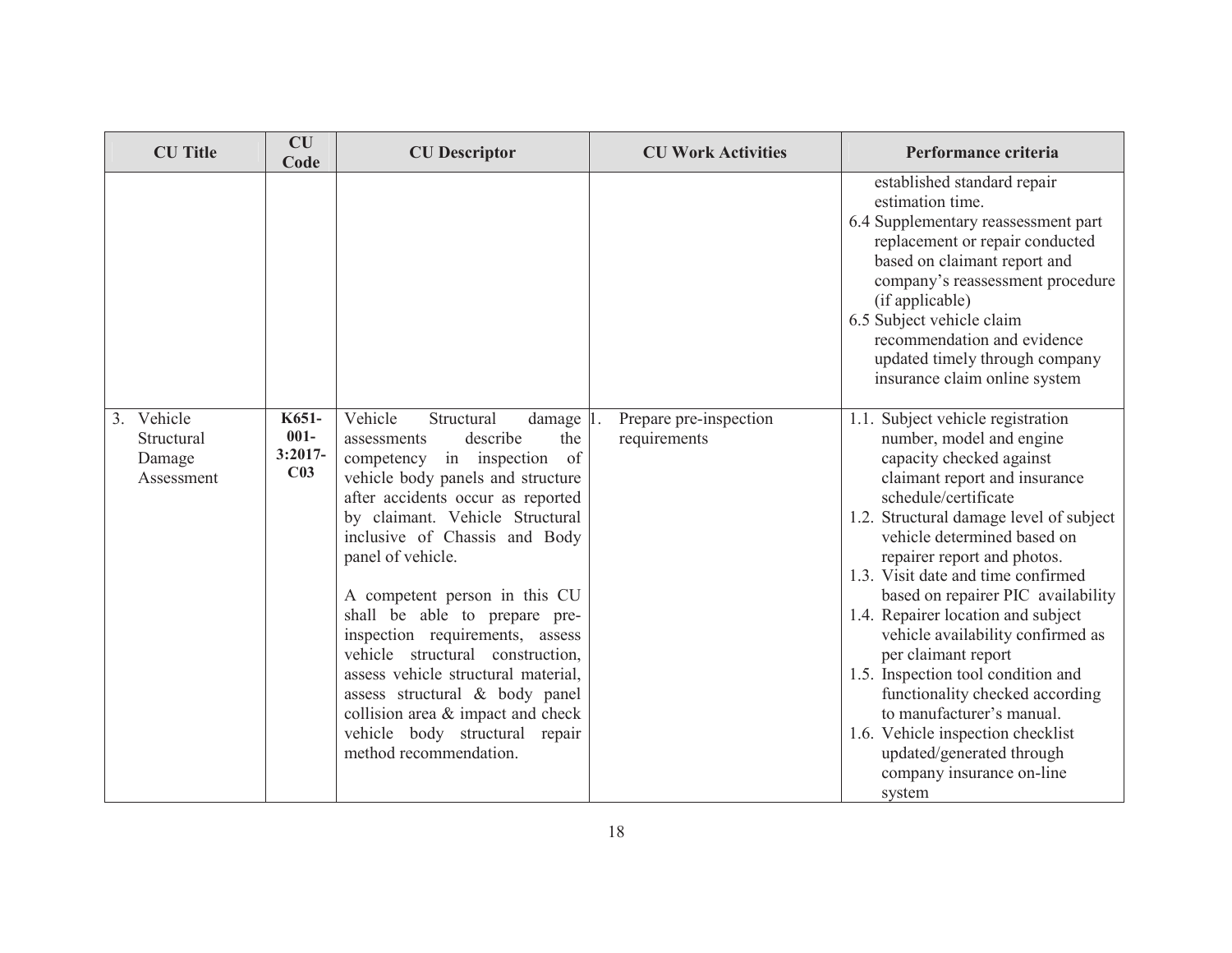| <b>CU</b> Title | CU<br>Code | <b>CU</b> Descriptor                                                                                                                                                                                                                                                              | <b>CU Work Activities</b>                    | Performance criteria                                                                                                                                                                                                                                                                                                                                                                                                                                                                                     |
|-----------------|------------|-----------------------------------------------------------------------------------------------------------------------------------------------------------------------------------------------------------------------------------------------------------------------------------|----------------------------------------------|----------------------------------------------------------------------------------------------------------------------------------------------------------------------------------------------------------------------------------------------------------------------------------------------------------------------------------------------------------------------------------------------------------------------------------------------------------------------------------------------------------|
|                 |            | The outcome of this competency<br>is to ensure the competent person<br>is able to carry out body panel<br>inspection<br>structural<br>and<br>determine<br>repair approach in<br>accordance<br>with<br>manufacture<br>body panel repair guideline and<br>compliances to authority. | 2. Assess vehicle structural<br>construction | 2.1 Body type of subject vehicle<br>checked based on manufacturer<br>user manual<br>2.2 Suitable repair method of<br>structural and body panel<br>determined based on vehicle body<br>type.<br>2.3 Basic shape of structural and body<br>panels interpreted from<br>manufacturer user manual for<br>reference during structural<br>assessment.<br>2.4 Crumple zone of structural and<br>body panel determined for<br>reference to repair/replacement<br>parts as per manufacture vehicle<br>body design. |
|                 |            |                                                                                                                                                                                                                                                                                   | 3. Identify vehicle structural<br>material   | 3.1 Material type of structural and<br>body panel determined based on<br>manufacturer vehicle body design<br>3.2 Material characteristic of structural<br>and body panel determined for<br>selection on repair method.<br>3.3 Structural and body panel repair/<br>replacement of subject vehicle<br>structural body selected as per<br>manufacturer body panel repair<br>manual.<br>3.4 Suitable assembly process<br>(Welding, Spot welding, Drilling)<br>of vehicle structural and body                |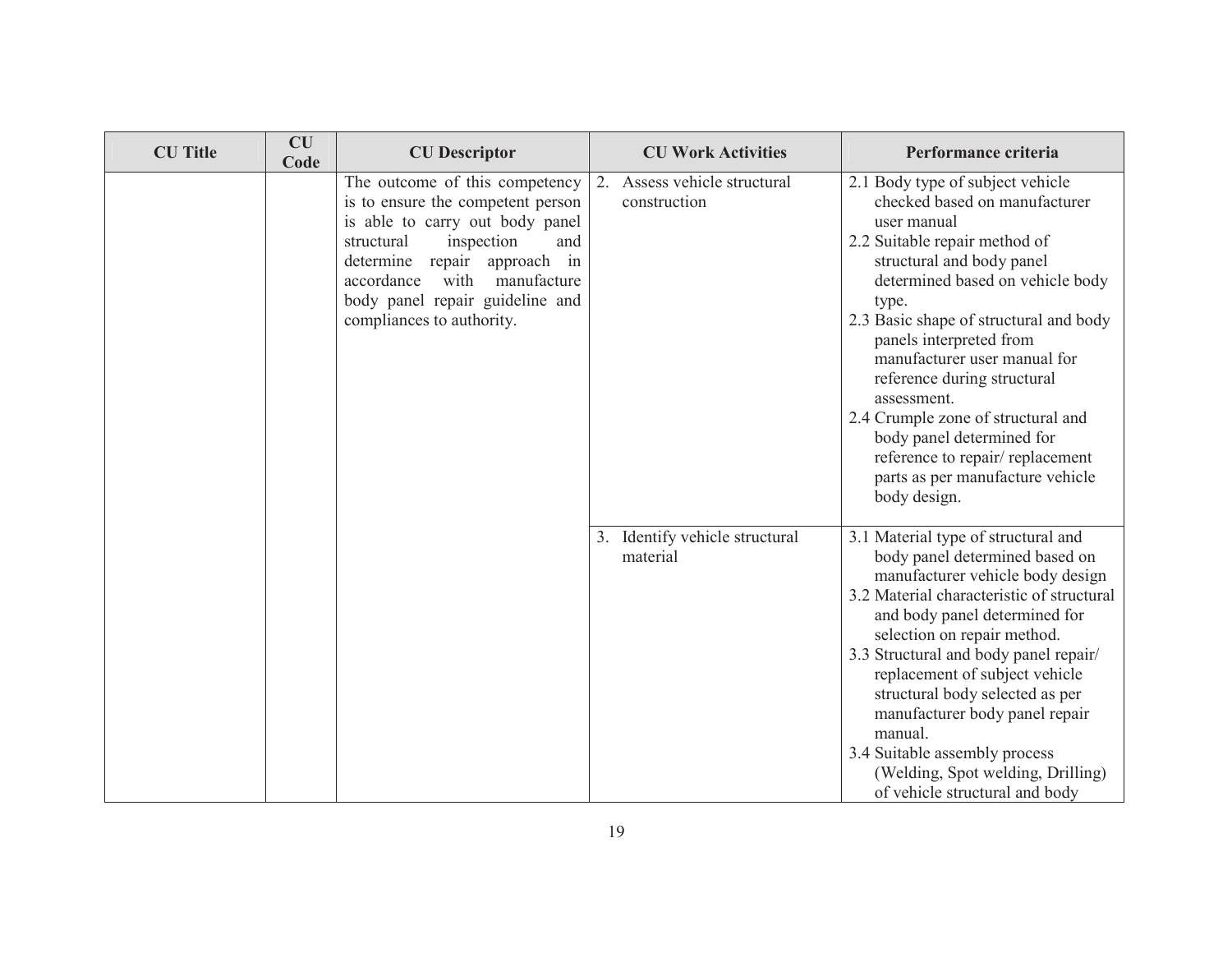| <b>CU</b> Title | CU<br>Code | <b>CU</b> Descriptor | <b>CU Work Activities</b>                                        | Performance criteria                                                                                                                                                                                                                                                                                                                                                                                                                                                                                                                                                                                                                                                                                                                                                                                                                                                        |
|-----------------|------------|----------------------|------------------------------------------------------------------|-----------------------------------------------------------------------------------------------------------------------------------------------------------------------------------------------------------------------------------------------------------------------------------------------------------------------------------------------------------------------------------------------------------------------------------------------------------------------------------------------------------------------------------------------------------------------------------------------------------------------------------------------------------------------------------------------------------------------------------------------------------------------------------------------------------------------------------------------------------------------------|
|                 |            |                      |                                                                  | panel selected according to<br>material usage.                                                                                                                                                                                                                                                                                                                                                                                                                                                                                                                                                                                                                                                                                                                                                                                                                              |
|                 |            |                      | 4. Assess structure & body<br>panel collision area and<br>impact | 4.1 Vehicle inspection safety element<br>adhered as per company's safety<br>inspection procedure.<br>4.2 Damages effect to related<br>structural and body panel assembly<br>checked based on Load path (Load<br>transfer) of vehicle structural body.<br>4.3 Vehicle structural damages level<br>and type confirmed based on<br>vehicle Path or travel & Point of<br>impact to vehicle.<br>4.4 Pre-existing and new damages of<br>structural and body panel<br>differentiated based on damages<br>appearances, eg existence on rusty,<br>faded paint appearance and dirt<br>4.5 Direct and indirect damages of<br>structural and body panel checked<br>based on Kink vs Bend theory and<br>overall vehicle structural body<br>damages<br>4.6 Body panel repair/replace of<br>vehicle structural and body panel<br>selected as per manufacturer body<br>panel repair manual. |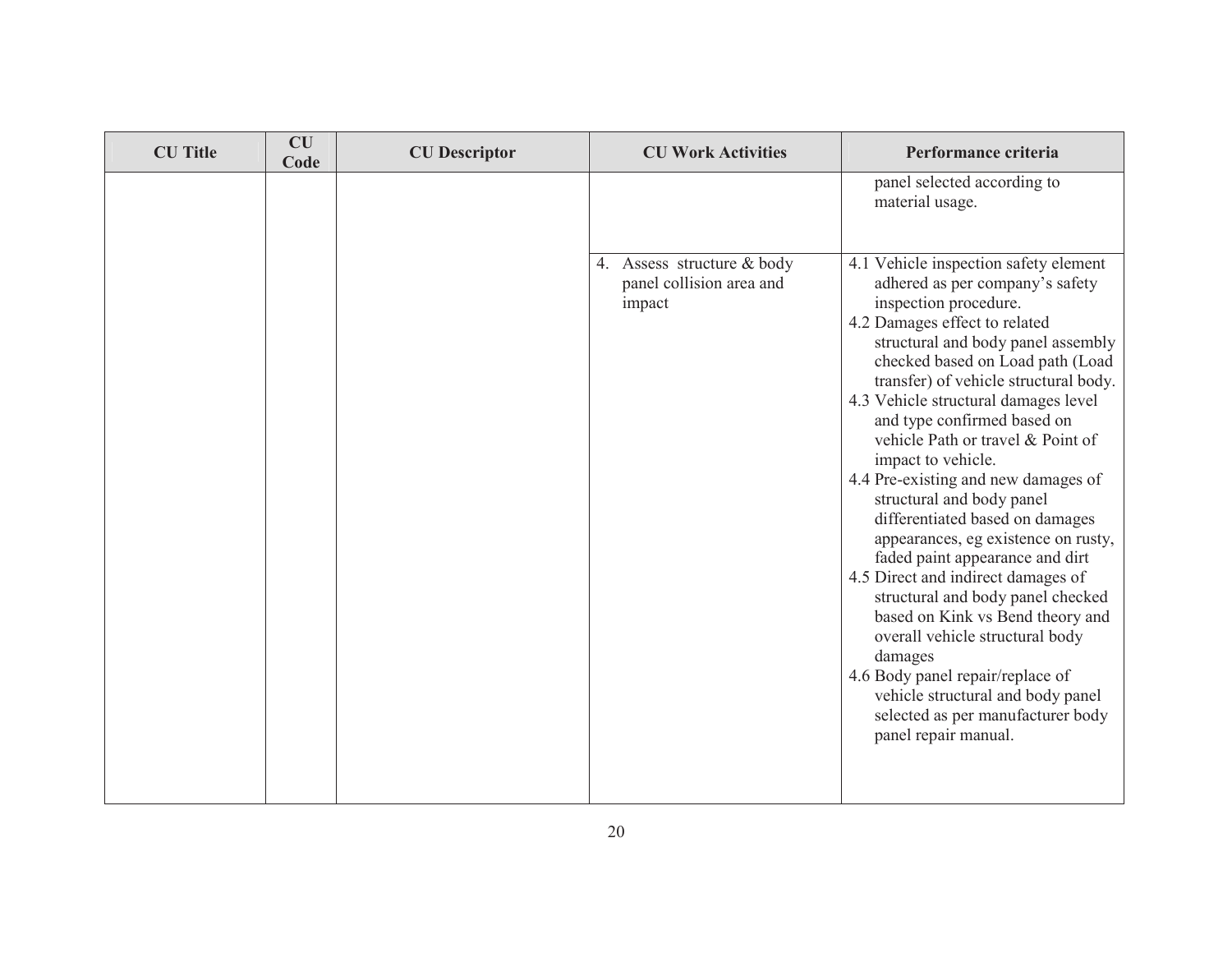| <b>CU</b> Title | <b>CU</b><br>Code | <b>CU</b> Descriptor | <b>CU Work Activities</b>                                                        | Performance criteria                                                                                                                                                                                                                                                                                                                                                                                                                                                                                                                                                                                                                                                          |
|-----------------|-------------------|----------------------|----------------------------------------------------------------------------------|-------------------------------------------------------------------------------------------------------------------------------------------------------------------------------------------------------------------------------------------------------------------------------------------------------------------------------------------------------------------------------------------------------------------------------------------------------------------------------------------------------------------------------------------------------------------------------------------------------------------------------------------------------------------------------|
|                 |                   |                      | 5. Check vehicle<br>structural and body panel<br>repair method<br>recommendation | 5.1 Main Body panel of vehicle<br>structural determined based on<br>manufacture vehicle body design -<br>eg, nine (9) structure component.<br>5.2 Structural and body panel<br>repair/replace of vehicle<br>structural body recommendation<br>checked against structural<br>sectioning $\&$ joining of vehicle<br>body design<br>5.3 Repair method of damages<br>structural and body panel<br>recommendation checked against<br>manufacturer body panel repair<br>manual and Akta Pengangkutan<br>Jalan guideline<br>5.4 Structural and body panel<br>assembly method (Spot weld,<br>Plug weld, riveting)<br>recommendation checked against<br>manufacturer body panel repair |
|                 |                   |                      |                                                                                  | manual.<br>5.5 Replacement of hinges, strap,<br>adhesive and fasteners<br>recommendation checked against<br>damages level and manufacturer<br>body panel repair manual.                                                                                                                                                                                                                                                                                                                                                                                                                                                                                                       |
|                 |                   |                      |                                                                                  | 5.6 Validity of subject vehicle claim<br>and suitability of<br>recommendation verified and<br>updated through company<br>insurance claim online system.                                                                                                                                                                                                                                                                                                                                                                                                                                                                                                                       |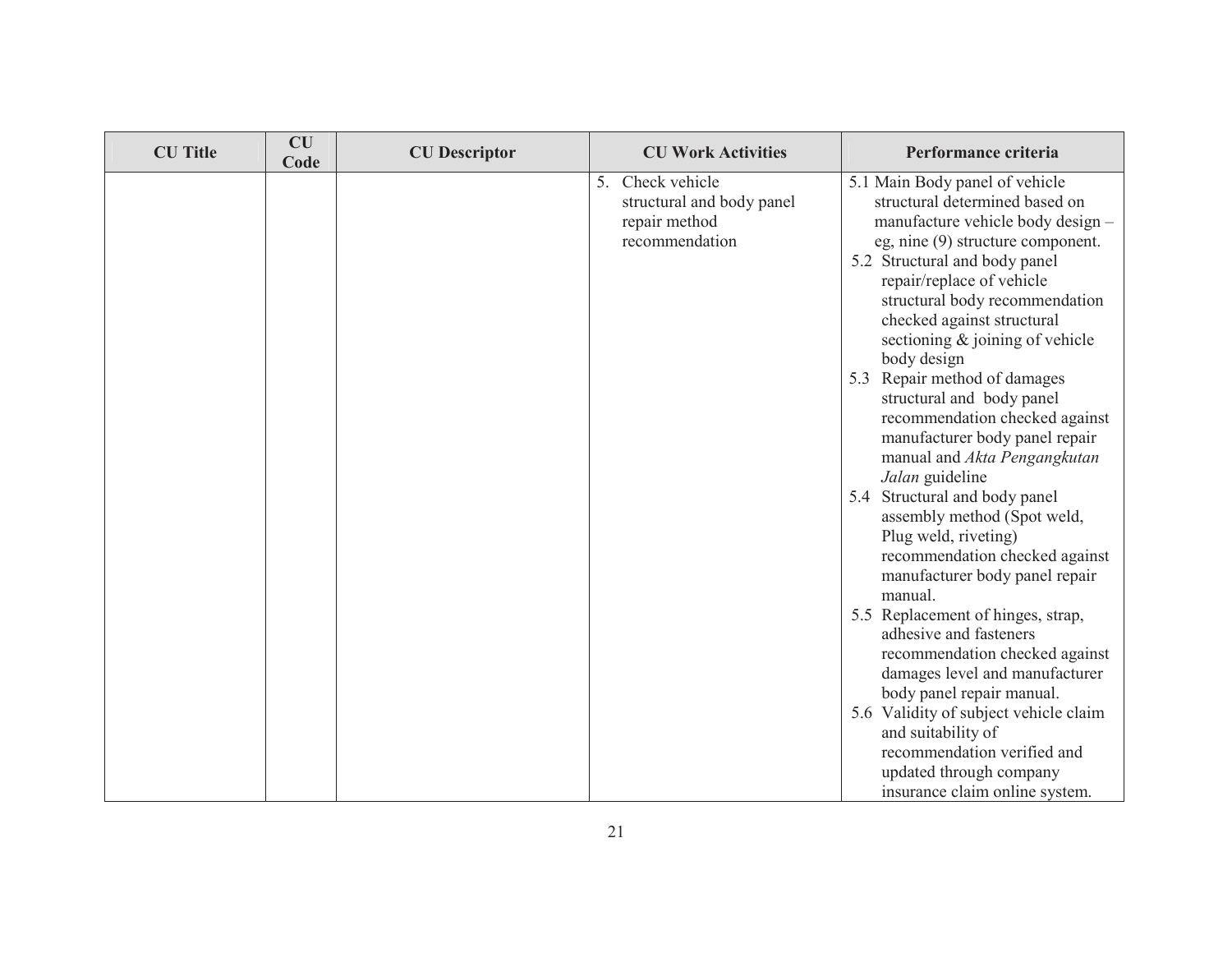| <b>CU</b> Title                                    | CU<br>Code                                       | <b>CU</b> Descriptor                                                                                                                                                                                                                                                                                                                                                                                                                                                                                                                                                                                                                                                                                                                                               | <b>CU Work Activities</b>                                           | Performance criteria                                                                                                                                                                                                                                                                                                                                                                                                                                                                                                                                                                                                                                                                                                                                                                                                                                                                   |
|----------------------------------------------------|--------------------------------------------------|--------------------------------------------------------------------------------------------------------------------------------------------------------------------------------------------------------------------------------------------------------------------------------------------------------------------------------------------------------------------------------------------------------------------------------------------------------------------------------------------------------------------------------------------------------------------------------------------------------------------------------------------------------------------------------------------------------------------------------------------------------------------|---------------------------------------------------------------------|----------------------------------------------------------------------------------------------------------------------------------------------------------------------------------------------------------------------------------------------------------------------------------------------------------------------------------------------------------------------------------------------------------------------------------------------------------------------------------------------------------------------------------------------------------------------------------------------------------------------------------------------------------------------------------------------------------------------------------------------------------------------------------------------------------------------------------------------------------------------------------------|
| 4. Vehicle Own<br>Damage<br>Investigation<br>(ODI) | K651-<br>$001 -$<br>$3:2017-$<br>C <sub>04</sub> | Vehicle<br>Own<br>Damage<br>Investigation (ODI) describes the<br>competency<br>performing<br>in<br>investigation of the claim if found<br>inconsistency between claimant<br>report against subject vehicle<br>damages, prior to release payment<br>to claimant.<br>A competent person in this CU<br>shall be able to carry out scene<br>study/<br>analysis,<br>carry<br>out<br>interview<br>session,<br>enquiry<br>officer,<br>evaluate<br>authority<br>document evidence and prepare<br>OD investigation report.<br>The outcome of this competency<br>is to ensure the competent person<br>is able to detect claim in-<br>consistency and carry out OD<br>investigation, prior to further<br>action by insurer in accordance<br>with insurance industry practice. | 1. Carry out scene study/analysis<br>2. Carry out interview session | 1.1 Surrounding accident area which<br>may contribute to accident<br>determined based on vehicle Path<br>of travel.<br>1.2 Vehicle Path of travel and vehicle<br>speed evaluated based on vehicle<br>brake mark.<br>1.3 Vehicle damages determined<br>based on surrounding and vehicle<br>parts debris<br>1.4 Vehicle accident location photo's<br>captured as an evidence as per<br>insurance claim requirements.<br>2.1 Interviewee participant listed<br>based on accident location<br>2.2 Functionality of audio/video<br>recorder confirmed based on<br>manufacture manual.<br>2.3 Fraudulence claim detected based<br>on inconsistence statement and<br>body language from interviewee -<br>if any<br>2.4 Evidence of interview session<br>recorded as per company's<br>procedure<br>2.5 Potential accident root cause<br>determined based on interview<br>finding and analysis. |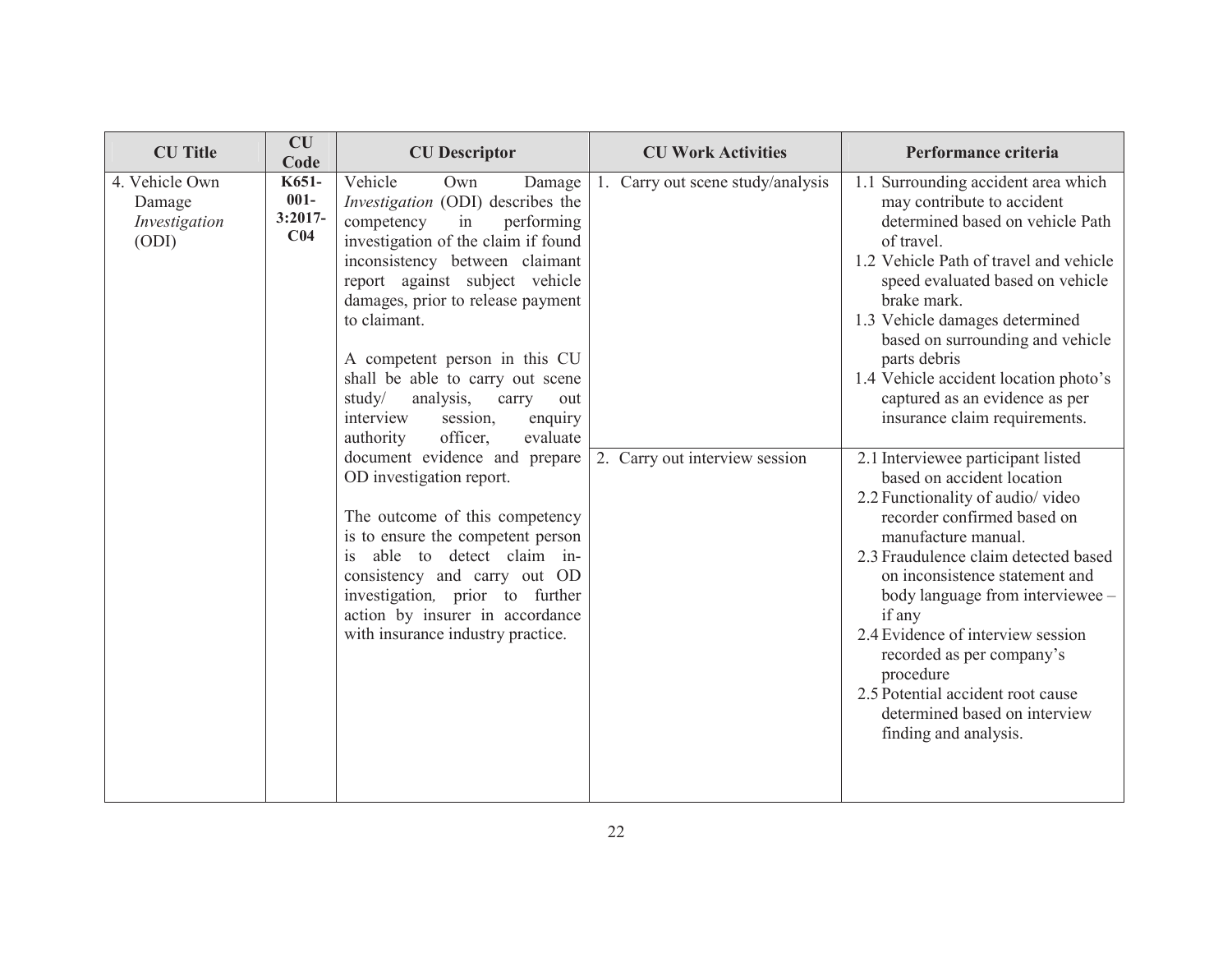| <b>CU</b> Title | CU<br>Code | <b>CU</b> Descriptor | <b>CU Work Activities</b>        | Performance criteria                                                                                                                                                                                                                                                                                                                                                                                                                                                                                          |
|-----------------|------------|----------------------|----------------------------------|---------------------------------------------------------------------------------------------------------------------------------------------------------------------------------------------------------------------------------------------------------------------------------------------------------------------------------------------------------------------------------------------------------------------------------------------------------------------------------------------------------------|
|                 |            |                      | 3. Enquiries authority officers. | 3.1 Actual/valid fact of accident<br>determined based on enquiry<br>session<br>3.2 Valid document/statement<br>obtained from authority officer<br>through established procedure.<br>3.3 Evidence of enquiry session<br>recorded as per company's<br>procedure<br>3.4 Potential fraudulence claim<br>detected based on inconsistence<br>statement from authority officer<br>against claimant report $-$ if any<br>3.5 Potential root cause of accident<br>determined based on enquiry<br>finding and analysis. |
|                 |            |                      | 4. Evaluate documents evidence   | 4.1 Related document evidence for<br>vehicle insurance claim<br>determined according to<br>insurance claim requirements<br>4.2 Validity of insurance claim<br>determined through documents<br>particulars/ detail against<br>claimant report<br>4.3 Statement from interviewee and<br>authority officer accepted through<br>Statutory declaration document<br>4.4 Fraudulence claim detected based<br>on inconsistence documents<br>particulars/ $\delta$ detail – if any                                     |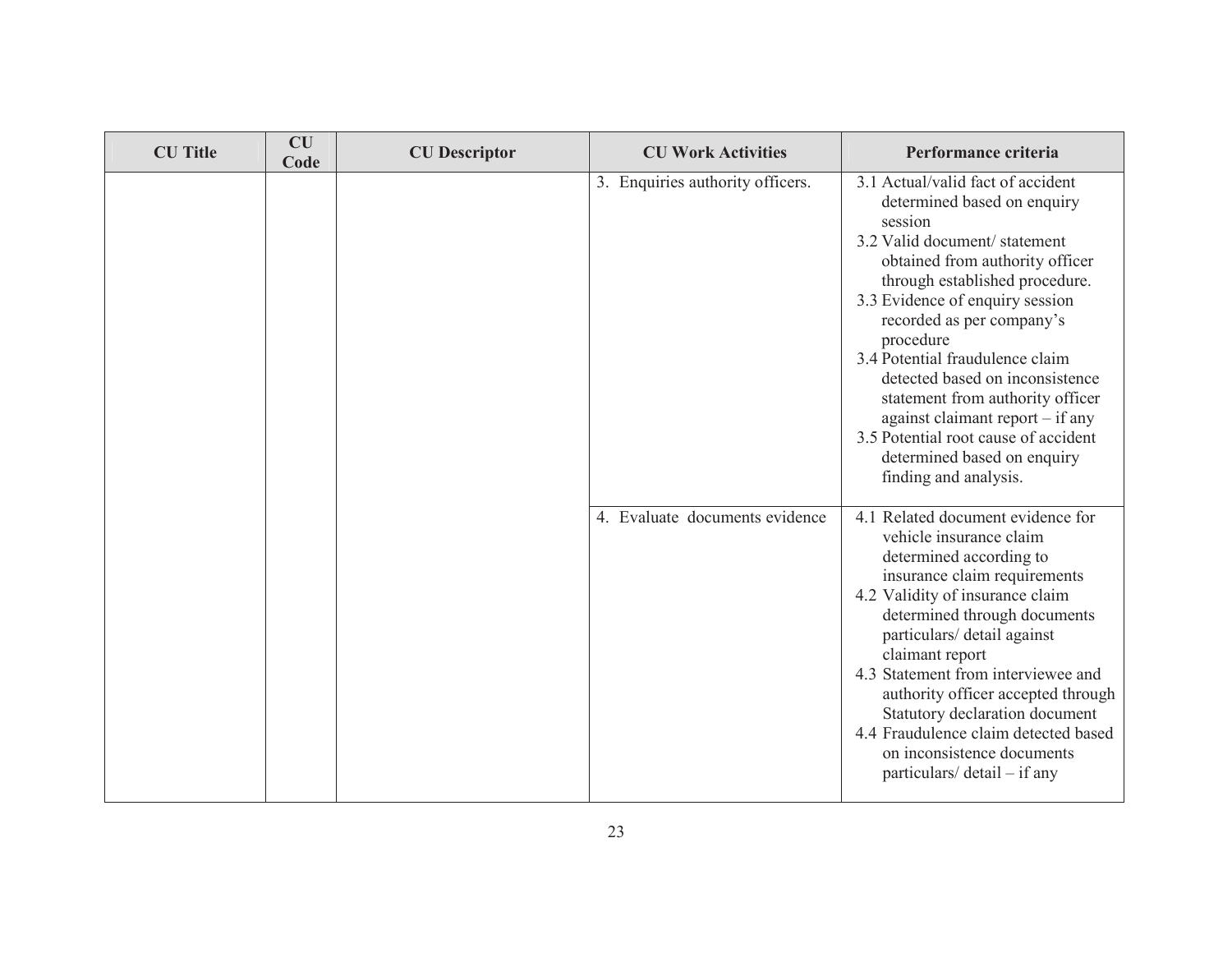| <b>CU</b> Title                                          | <b>CU</b><br>Code                                | <b>CU</b> Descriptor                                                                                                                                                                                                                                                                                                                                                                                                                                                                                                                                                                                    | <b>CU Work Activities</b>                             | Performance criteria                                                                                                                                                                                                                                                                                                                                                                                                                                                                                                                           |
|----------------------------------------------------------|--------------------------------------------------|---------------------------------------------------------------------------------------------------------------------------------------------------------------------------------------------------------------------------------------------------------------------------------------------------------------------------------------------------------------------------------------------------------------------------------------------------------------------------------------------------------------------------------------------------------------------------------------------------------|-------------------------------------------------------|------------------------------------------------------------------------------------------------------------------------------------------------------------------------------------------------------------------------------------------------------------------------------------------------------------------------------------------------------------------------------------------------------------------------------------------------------------------------------------------------------------------------------------------------|
|                                                          |                                                  |                                                                                                                                                                                                                                                                                                                                                                                                                                                                                                                                                                                                         | 5. Prepare OD investigation<br>report                 | 5.1 Accident location study/ analysis<br>concluded as per findings<br>gathered from the inspection.<br>5.2 Analysis from interview<br>statement gathered as per<br>interview session finding.<br>5.3 Authority enquiry summary<br>produced as per company's<br>procedure<br>5.4 OD investigation conclusion and<br>evidence updated timely as per<br>company's procedure.                                                                                                                                                                      |
| 5. Motor Vehicle<br>Claim<br>Consultation<br>Supervision | K651-<br>$001 -$<br>$3:2017-$<br>C <sub>05</sub> | Motor vehicle claim consultation<br>supervision<br>describes<br>the<br>competency in supervise<br>and<br>guide the adjusters to perform the<br>activities to achieve Turn-around-<br>time (TAT) given by insurer's<br>company.<br>A competent person in this CU<br>shall be able to handle motor<br>vehicle adjuster staff briefing,<br>conduct vehicle adjuster section<br>meeting, carry out vehicle adjuster<br>staff appraisal, conduct motor<br>vehicle<br>adjuster<br>training,<br>monitor/control motor vehicle<br>claim assignment progress and<br>handle motor adjuster customer<br>complaint. | Handle motor vehicle adjuster<br>1.<br>staff briefing | 1.1 Motor vehicle adjuster briefing<br>objective determined based on<br>company and industries relevant<br>issues.<br>1.2 New development on insurance<br>claim updated to adjuster as per<br>company's practices.<br>1.3 Claimant report status and any<br>issue presented for adjuster<br>guidance.<br>1.4 Adjuster understanding on<br>briefing content observed based<br>on their feedback on relevant<br>issues<br>1.5 Capable adjuster appointed to<br>new assignment based on<br>complexity of assignment and<br>adjuster's capability. |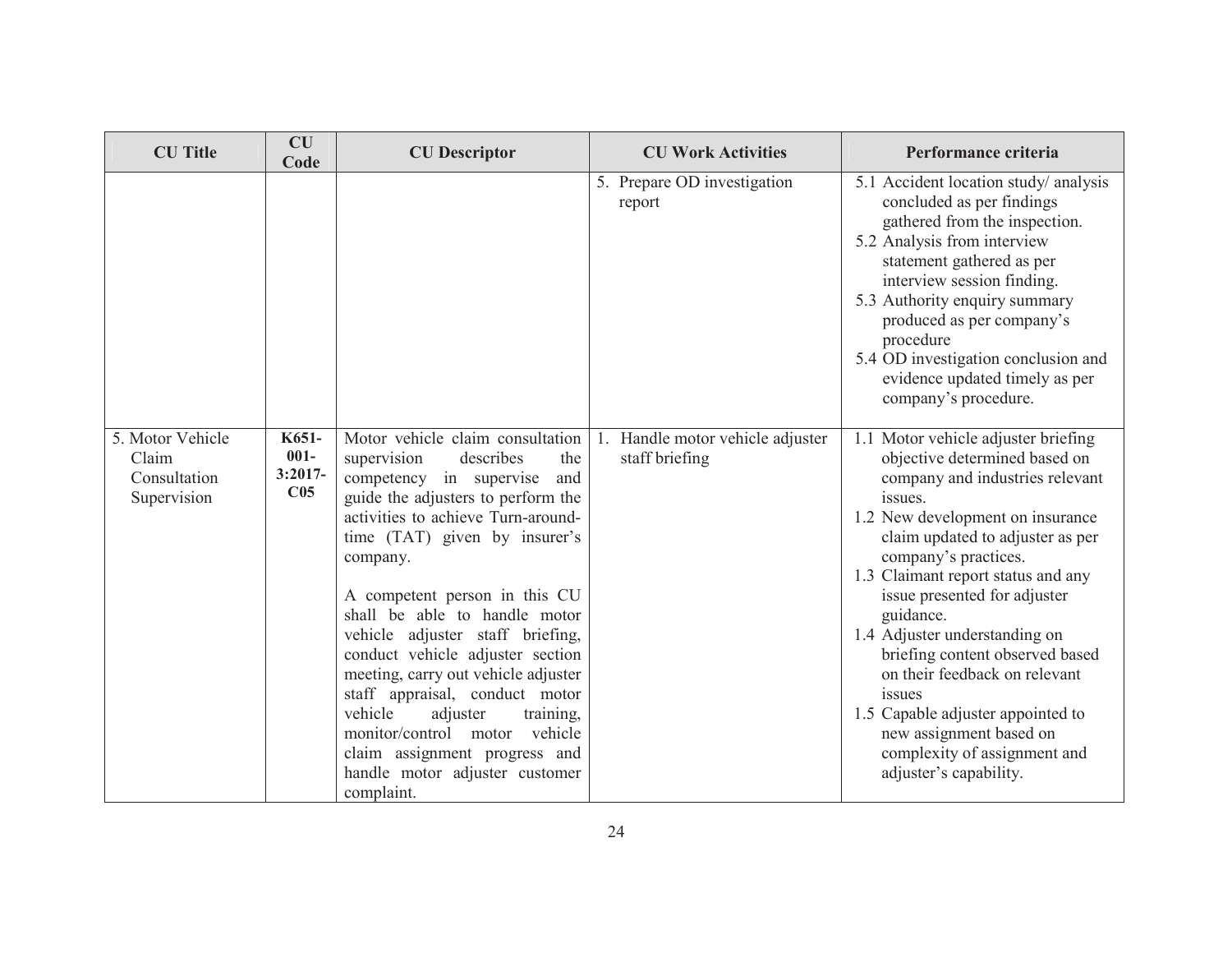| <b>CU</b> Title | CU<br>Code | <b>CU</b> Descriptor                                                                                                                                                                                                                                                               | <b>CU Work Activities</b>                       | Performance criteria                                                                                                                                                                                                                                                                                                                              |
|-----------------|------------|------------------------------------------------------------------------------------------------------------------------------------------------------------------------------------------------------------------------------------------------------------------------------------|-------------------------------------------------|---------------------------------------------------------------------------------------------------------------------------------------------------------------------------------------------------------------------------------------------------------------------------------------------------------------------------------------------------|
|                 |            | The outcome of this competency<br>is to ensure the competent person<br>is able to assign claim to capable<br>adjuster<br>and<br>supervise<br>the<br>assignment progress to minimize<br>insurer<br>complaint<br>from<br>in<br>accordance with claim insurance<br>industry practice. | 2. Conduct vehicle adjuster<br>section meeting  | Motor vehicle adjuster sectional<br>2.1<br>meeting objective selected based<br>on relevant operational issues.<br>Sectional meeting conducted and<br>2.2<br>guide adjuster to resolve relevant<br>issue as per company's practices.<br>2.3 Relevant operation issue<br>discussed with superior to seek<br>direction as per company's<br>practices |
|                 |            |                                                                                                                                                                                                                                                                                    |                                                 | 2.4 Minute of Meeting (MOM)<br>updated and distributed timely to<br>all interested parties as per<br>company's procedure                                                                                                                                                                                                                          |
|                 |            |                                                                                                                                                                                                                                                                                    | 3. Cary out vehicle adjuster staff<br>appraisal | 3.1 Company appraisal and staff<br>evaluation procedure interpret as<br>per company's Human resource<br>procedure                                                                                                                                                                                                                                 |
|                 |            |                                                                                                                                                                                                                                                                                    |                                                 | 3.2 Individual adjuster Turn-around<br>time (TAT) and variance of<br>achievement evaluated based on<br>claim assignment summary<br>record.                                                                                                                                                                                                        |
|                 |            |                                                                                                                                                                                                                                                                                    |                                                 | 3.3 Adjuster achievement,<br>performance level and company<br>expectation discussed with<br>adjuster as per appraisal and staff<br>evaluation procedure.                                                                                                                                                                                          |
|                 |            |                                                                                                                                                                                                                                                                                    |                                                 | 3.4 Adjuster remuneration<br>recommended to superior as per<br>appraisal and staff evaluation                                                                                                                                                                                                                                                     |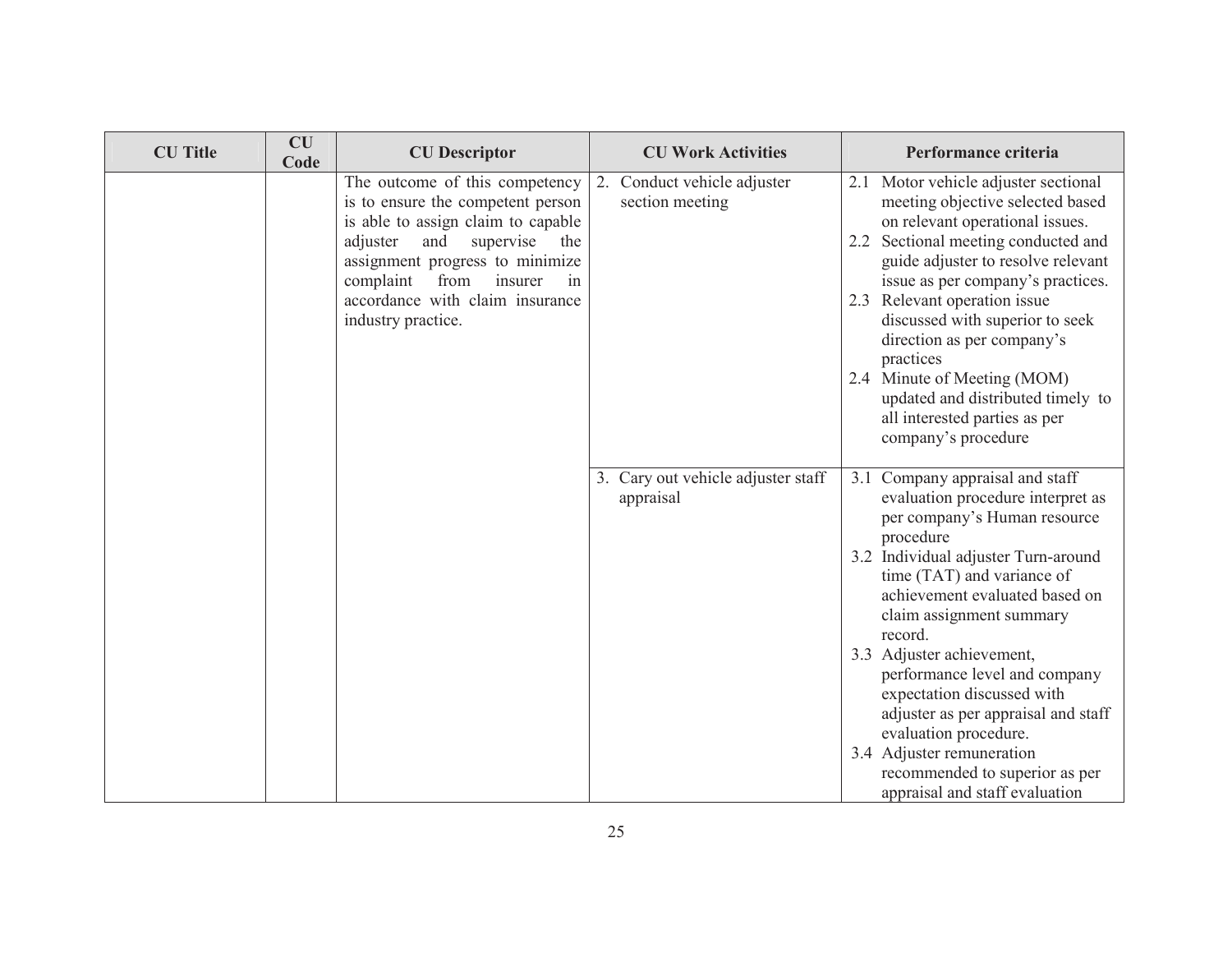| <b>CU</b> Title | CU<br>Code | <b>CU</b> Descriptor | <b>CU Work Activities</b>                                     | Performance criteria                                                                                               |
|-----------------|------------|----------------------|---------------------------------------------------------------|--------------------------------------------------------------------------------------------------------------------|
|                 |            |                      |                                                               | procedure                                                                                                          |
|                 |            |                      | 4. Conduct motor vehicle<br>adjuster training                 | Motor vehicle adjuster training<br>4.1<br>objective determine as per<br>company staff development<br>program.      |
|                 |            |                      |                                                               | 4.2 Training material prepared based<br>on training content and objective.                                         |
|                 |            |                      |                                                               | 4.3 Training session conducted as per<br>training content and mode of<br>delivery.                                 |
|                 |            |                      |                                                               | 4.4 Motor adjuster skill evaluation/<br>assessment updated based on staff<br>skill achievement level.              |
|                 |            |                      |                                                               | 4.5 Training<br>summary<br>report<br>produced<br>timely<br>as<br>per<br>company's practice.                        |
|                 |            |                      | 5. Monitor/control motor vehicle<br>claim assignment progress | Claim assignment summary<br>5.1<br>generated as per company's<br>practice.                                         |
|                 |            |                      |                                                               | 5.2 Insurer feedback/comment list<br>updated based on adjuster's Turn-<br>around Time (TAT) achievement.           |
|                 |            |                      |                                                               | 5.3 Claim assignment TAT updated<br>frequently based on adjuster<br>performance.                                   |
|                 |            |                      |                                                               | 5.4 Claim assignment summary<br>report presented to superior to get<br>further advice as per company's<br>practice |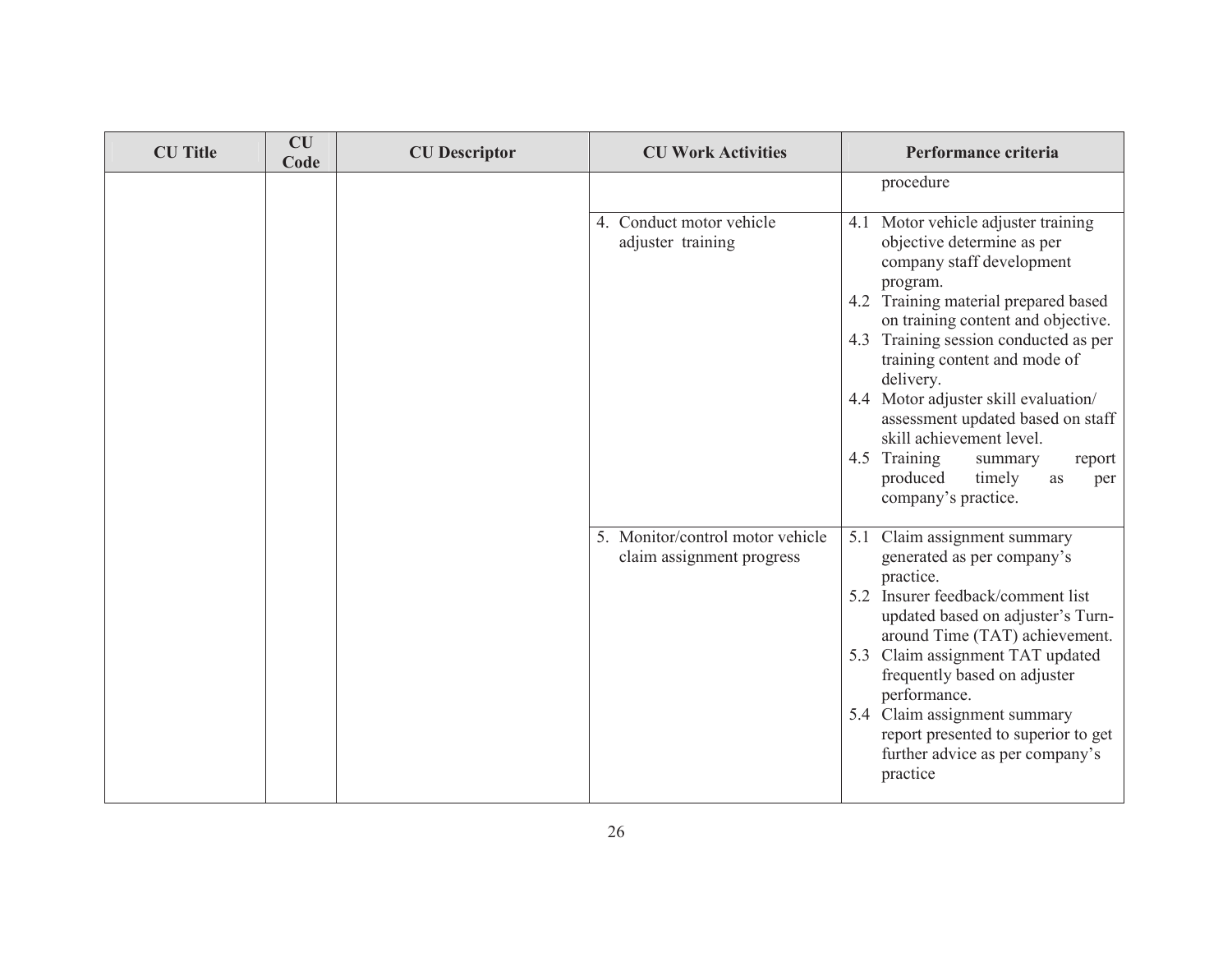| <b>CU</b> Title                      | <b>CU</b><br>Code                           | <b>CU</b> Descriptor                                                                                                                                                                                                                                                                                                                                                                                                                                                                                                     | <b>CU Work Activities</b>                                | Performance criteria                                                                                                                                                                                                                                                                                                                                                                                                                                            |
|--------------------------------------|---------------------------------------------|--------------------------------------------------------------------------------------------------------------------------------------------------------------------------------------------------------------------------------------------------------------------------------------------------------------------------------------------------------------------------------------------------------------------------------------------------------------------------------------------------------------------------|----------------------------------------------------------|-----------------------------------------------------------------------------------------------------------------------------------------------------------------------------------------------------------------------------------------------------------------------------------------------------------------------------------------------------------------------------------------------------------------------------------------------------------------|
|                                      |                                             |                                                                                                                                                                                                                                                                                                                                                                                                                                                                                                                          | 6. Handle motor adjuster<br>customer complaint           | 6.1 Customer complaint attended<br>promptly as per company's<br>practice<br>6.2 Customer complaint discussed<br>and guide adjuster's on next<br>cause of action as per company's<br>practice.<br>6.3 Joined survey conducted with<br>claimant, insurer and repairer to<br>seek amicable solution based on<br>insurance industrial practice.<br>6.4 Customer complaint summary<br>and action taken timely presented<br>to superior as per company's<br>practice. |
| Vehicle Theft<br>6.<br>Investigation | K651-<br>$001 -$<br>$3:2017-$<br><b>E01</b> | Vehicle<br>Theft<br>Investigation<br>describes<br>the competency<br>in<br>performing investigation to verify<br>insurance claim genuine prior to<br>release payment to claimant.<br>A competent person in this CU<br>shall be able to carry out vehicle<br>loss location study/analysis, carry<br>out vehicle search at Municipal<br>Council, carry<br>interview<br>out<br>session,<br>enquiries<br>police<br>investigation<br>officer, evaluate<br>document evidence and prepare<br>vehicle Theft Investigation report. | Carry out vehicle loss location<br>-1.<br>study/analysis | 1.1 Correct vehicle loss location<br>confirm as per claimant report<br>1.2 Surrounding area which may<br>contribute to vehicle loss<br>determined based on location<br>observation.<br>1.3 Vehicle loss location photo's<br>captured as an evidence as per<br>insurance claim requirements                                                                                                                                                                      |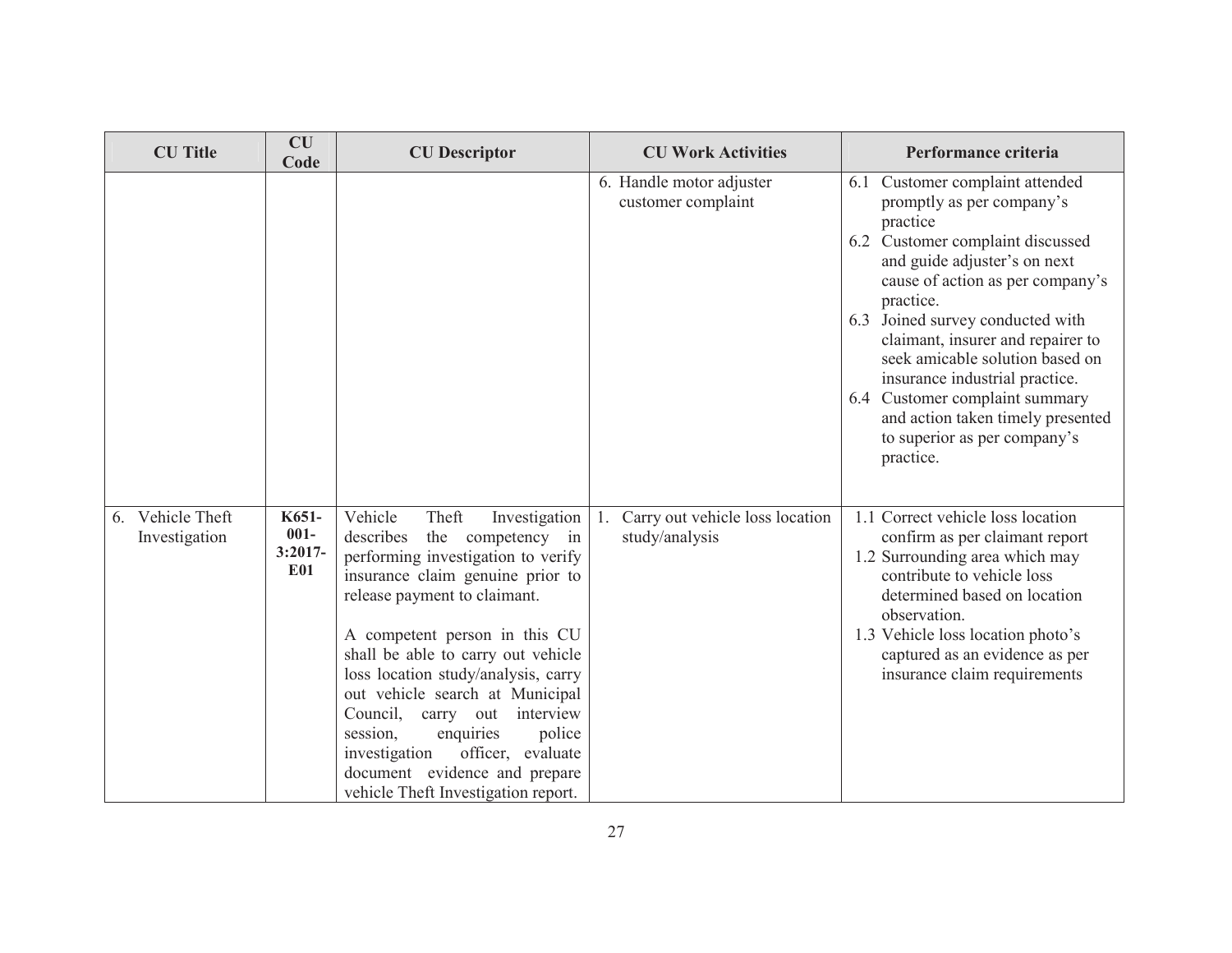| <b>CU</b> Title | <b>CU</b><br>Code | <b>CU</b> Descriptor                                                                                                                                                                                                                                                                     |    | <b>CU Work Activities</b>                        | Performance criteria                                                                                                                                                                                                                                                                                                                                                                                                                                                                 |
|-----------------|-------------------|------------------------------------------------------------------------------------------------------------------------------------------------------------------------------------------------------------------------------------------------------------------------------------------|----|--------------------------------------------------|--------------------------------------------------------------------------------------------------------------------------------------------------------------------------------------------------------------------------------------------------------------------------------------------------------------------------------------------------------------------------------------------------------------------------------------------------------------------------------------|
|                 |                   | The outcome of this competency<br>is to ensure the competent person<br>is able to conduct Vehicle Theft<br>Investigation<br>and<br>determine<br>whether the claim is genuine or<br>fraud claim, prior to further action<br>by insurer in accordance with<br>insurance industry practice. | 2. | Carry out vehicle search at<br>Municipal council | 2.1 Possibility of vehicle existence at<br>Municipal area checked based on<br>vehicle tow and confiscates<br>procedure.<br>2.2 Local municipal council<br>location/zone confirmed as per<br>vehicle loss location<br>2.3 Gazetted vehicle parking space at<br>vehicle loss area determined<br>based on Local Municipal<br>Vehicle parking lot plan<br>2.4 Subject vehicle availability<br>checked at Municipal council as<br>per company's vehicle theft<br>investigation procedure. |
|                 |                   |                                                                                                                                                                                                                                                                                          |    | 3. Carry out interview session                   | 3.1 Interviewee participant listed<br>based on vehicle loss location.<br>3.2 Functionality of audio/video<br>recorder confirmed based on<br>manufacture manual<br>3.3 Fraudulence claim detected based<br>on inconsistence statement and<br>body language from interviewee -<br>if any<br>3.4 Evidence of interview session<br>recorded as per company's<br>procedure<br>3.5 Potential root cause of vehicle<br>loss determined based on<br>interview finding and analysis.          |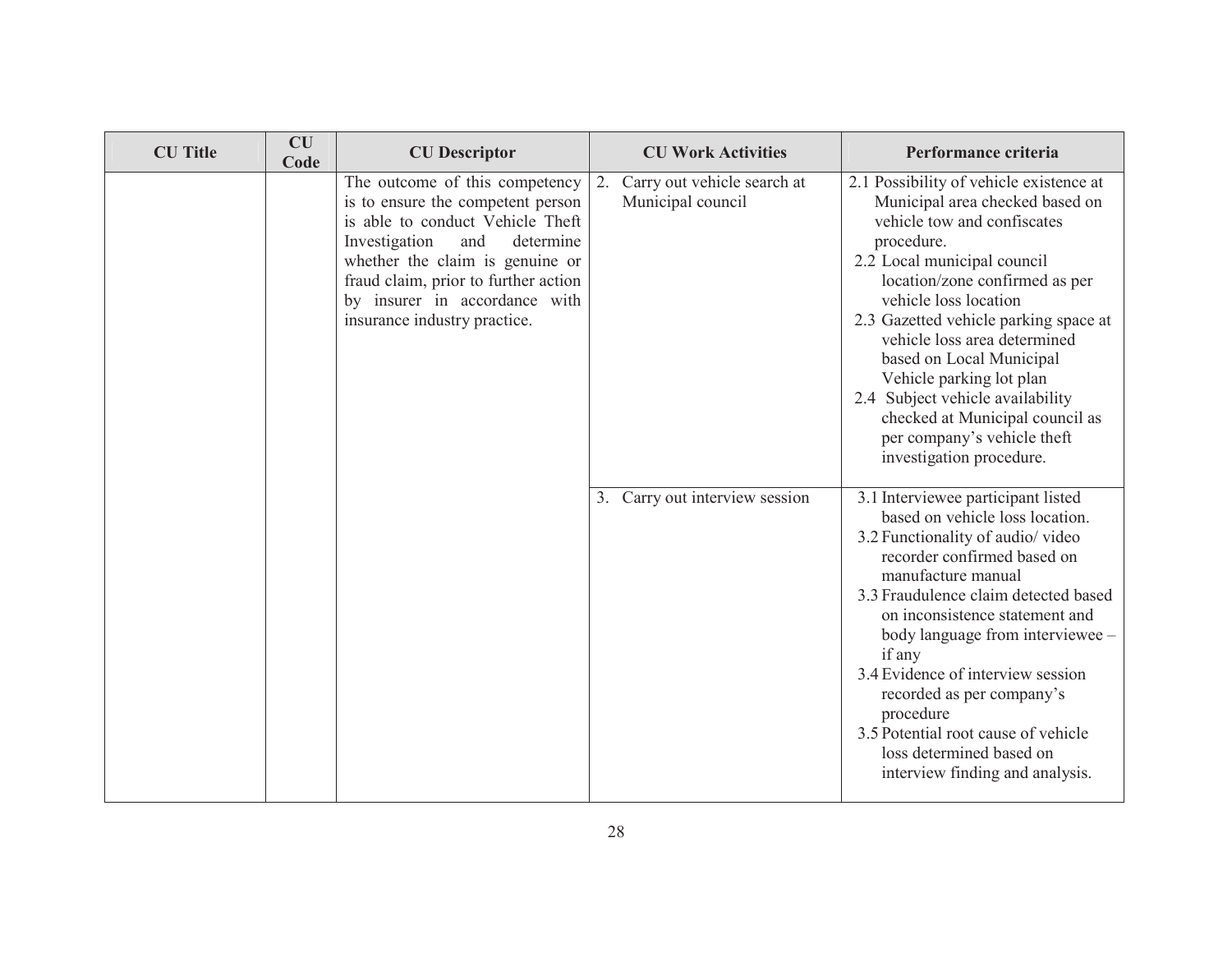| <b>CU</b> Title | <b>CU</b><br>Code | <b>CU</b> Descriptor | <b>CU Work Activities</b>                     | Performance criteria                                                                                                                                                                                                                                                                                                                                                                                                                                                                                                                                                                                                                                                        |
|-----------------|-------------------|----------------------|-----------------------------------------------|-----------------------------------------------------------------------------------------------------------------------------------------------------------------------------------------------------------------------------------------------------------------------------------------------------------------------------------------------------------------------------------------------------------------------------------------------------------------------------------------------------------------------------------------------------------------------------------------------------------------------------------------------------------------------------|
|                 |                   |                      | 4. Enquiries police investigation<br>officers | 4.1 Actual/valid fact of vehicle loss<br>determined based on enquiry out<br>come<br>4.2 Valid document/statement<br>obtained from police<br>investigation officer through<br>established procedure.<br>4.3 Evidence of enquiry session<br>recorded as per company's<br>procedure<br>4.4 Fraudulence claim detected based<br>on inconsistence statement from<br>police investigation officer<br>against claimant report $-$ if any<br>4.5 Potential root cause of vehicle<br>loss determined based on enquiry<br>finding and analysis.<br>4.6 Availability of subject vehicle at<br>police station confirmed with<br>investigation officer (if subject<br>vehicle recovered) |
|                 |                   |                      | Evaluate documents evidence<br>$5_{-}$        | 5.1 Related document evidence for<br>vehicle theft insurance claim<br>determined according to<br>insurance claim requirements<br>5.2 Validity of vehicle theft insurance<br>claim determined through<br>document particulars/ detail<br>against claimant report<br>5.3 Potential root causes of vehicle<br>loss determined based on loan                                                                                                                                                                                                                                                                                                                                    |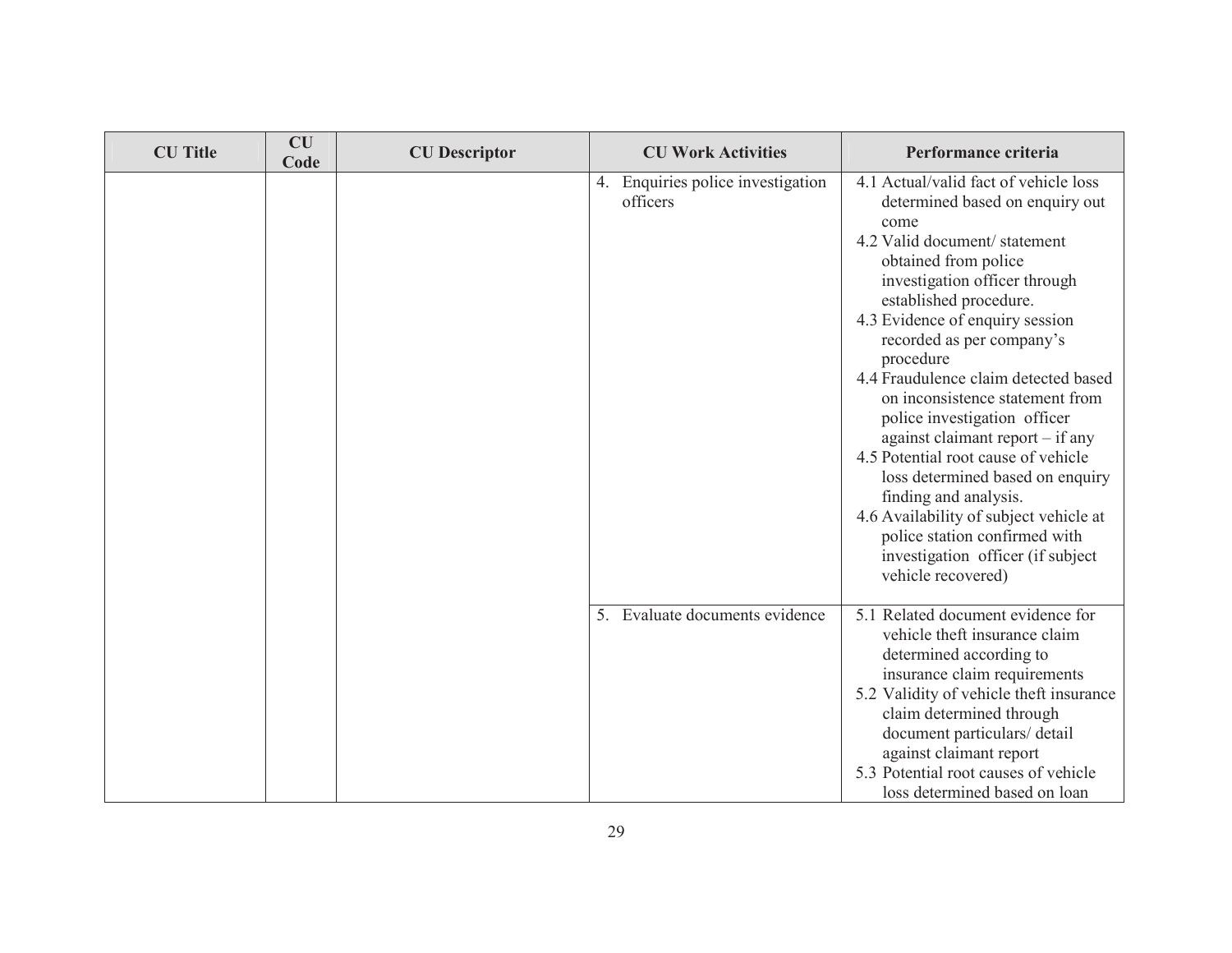| <b>CU</b> Title | CU<br>Code | <b>CU</b> Descriptor | <b>CU Work Activities</b>                        | Performance criteria                                                                                                                                                                                                                                                                                                                                                                                                                                                                                                                                                                                                                |
|-----------------|------------|----------------------|--------------------------------------------------|-------------------------------------------------------------------------------------------------------------------------------------------------------------------------------------------------------------------------------------------------------------------------------------------------------------------------------------------------------------------------------------------------------------------------------------------------------------------------------------------------------------------------------------------------------------------------------------------------------------------------------------|
|                 |            |                      |                                                  | repayment statement and<br>repossession order from bank/<br>financial institution.<br>5.4 Potential root causes of vehicle<br>loss determined based on owner<br>financial standing.<br>5.5 Police investigation report<br>evaluated to confirm validity of<br>subject vehicle theft incident<br>5.6 Vehicle safety features (anti-<br>theft) availability confirmed as<br>per subject vehicle user manual.<br>5.7 Statement from interviewee and<br>authority officer accepted through<br>Statutory Declaration document.<br>5.8 Fraudulence claim detected based<br>on inconsistence documents<br>content/ particulars $-$ if any. |
|                 |            |                      | 6. Prepare vehicle Theft<br>investigation report | 6.1 Vehicle loss location study/<br>analysis concluded as per<br>findings gathered from the<br>inspection.<br>6.2 Analysis from interview<br>statement gathered as per<br>interview session finding.<br>6.3 Authority enquiry summary<br>produced as per company's<br>procedure<br>6.4 Vehicle investigation conclusion<br>and evidence updated timely as<br>per company's procedure.                                                                                                                                                                                                                                               |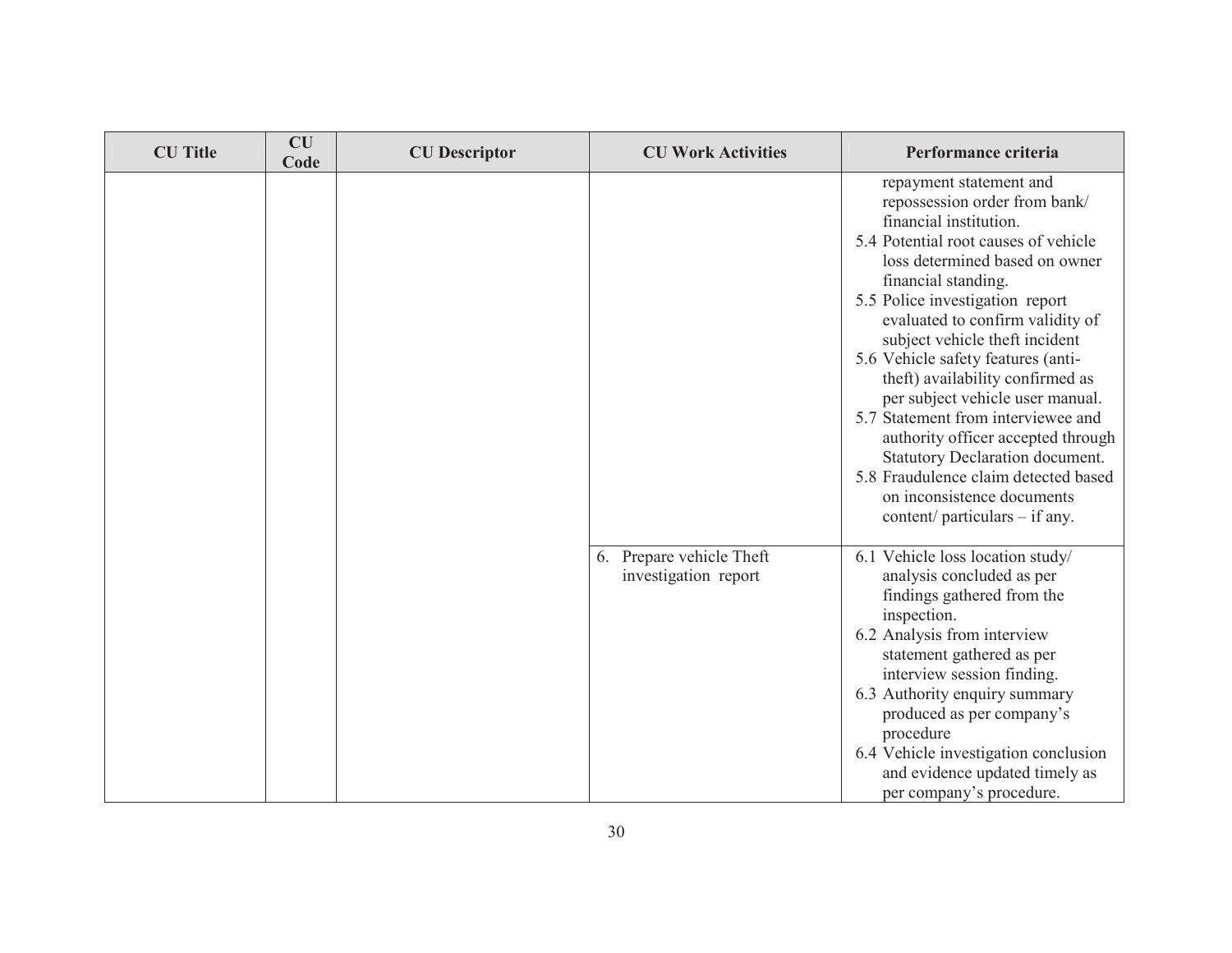| <b>CU</b> Title                                                   | <b>CU</b><br>Code                                | <b>CU</b> Descriptor                                                                                                                                                                                                                                                                                                                                                                                                                                                         | <b>CU Work Activities</b>         | Performance criteria                                                                                                                                                                                                                                                                                                                                                                                                                                             |
|-------------------------------------------------------------------|--------------------------------------------------|------------------------------------------------------------------------------------------------------------------------------------------------------------------------------------------------------------------------------------------------------------------------------------------------------------------------------------------------------------------------------------------------------------------------------------------------------------------------------|-----------------------------------|------------------------------------------------------------------------------------------------------------------------------------------------------------------------------------------------------------------------------------------------------------------------------------------------------------------------------------------------------------------------------------------------------------------------------------------------------------------|
| 7. Third Party<br><b>Bodily Injury</b><br>(TPBI)<br>Investigation | K651-<br>$001 -$<br>$3:2017-$<br>E <sub>02</sub> | Third Party Bodily Injury (TPBI)<br>describes<br>Investigation<br>the<br>in<br>competency<br>performing<br>investigation to verify insurance<br>claim genuine prior to release<br>payment to claimant.<br>A competent person in this CU<br>shall be able to carry out scene<br>study/<br>analysis,<br>carry<br>out<br>interview<br>session,<br>enquiry                                                                                                                       | 1. Carry out scene study/analysis | 1.1 Surrounding accident area which<br>may contribute to accident<br>determined based on vehicle Path<br>of travel.<br>1.2 Claimant bodily injuries level<br>verified against vehicle Path of<br>travel and vehicle damages<br>1.3 Vehicle accident area photo's<br>captured as an evidence as per<br>insurance claim requirements.                                                                                                                              |
|                                                                   |                                                  | officer,<br>medical<br>carry<br>out<br>$\&$<br>discreet<br>surveillance<br>observation, evaluate documents<br>evidence<br>and<br><b>TPBI</b><br>prepare<br>investigation report.<br>The outcome of this competency<br>is to ensure the competent person<br>able<br>conduct TPBI<br>is<br>to<br>investigation<br>and<br>determine<br>whether the claim is genuine or<br>fraud claim, prior to further action<br>by insurer in accordance with<br>insurance industry practice. | 2. Carry out interview session    | 2.1 Interviewee participant listed<br>based on accident condition<br>2.2 Functionality of interview audio/<br>video confirmed as per<br>manufacture manual<br>2.3 Fraudulence claim detected based<br>on inconsistence statement and<br>body language from interviewee -<br>if any<br>2.4 Evidence of interview session<br>recorded as per company's<br>procedure<br>2.5 Potential accident root cause<br>determined based on interview<br>finding and analysis. |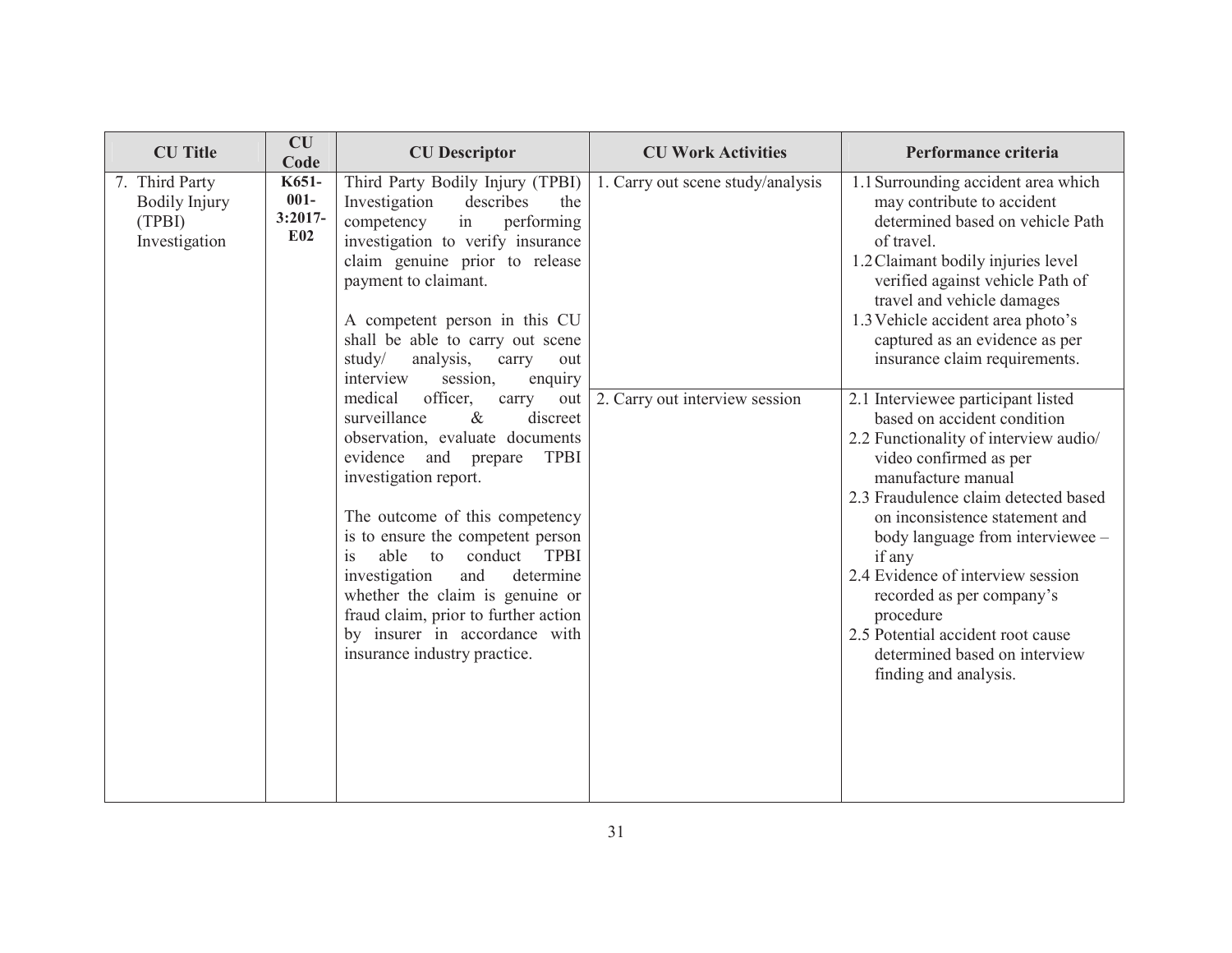| <b>CU</b> Title | <b>CU</b><br>Code | <b>CU</b> Descriptor | <b>CU Work Activities</b>                             | Performance criteria                                                                                                                                                                                                                                                                                                                                                                                                                                                                                                                                                                                 |
|-----------------|-------------------|----------------------|-------------------------------------------------------|------------------------------------------------------------------------------------------------------------------------------------------------------------------------------------------------------------------------------------------------------------------------------------------------------------------------------------------------------------------------------------------------------------------------------------------------------------------------------------------------------------------------------------------------------------------------------------------------------|
|                 |                   |                      | 3. Enquiries medical officer.                         | 3.1 Questions to medical officers<br>listed based bodily injuries level.<br>3.2 Actual/valid fact of bodily injuries<br>evaluated against vehicle damages<br>3.3 Valid document/statement<br>received from medical officer<br>through established procedure.<br>3.4 Evidence of enquiry session<br>recorded as per company's<br>procedure<br>3.5 Fraudulence claim detected based<br>on inconsistence statement from<br>medical officer against claimant<br>report.<br>3.6 Potential root cause of bodily<br>injuries and effect to claimant<br>determined based on enquiry<br>finding and analysis. |
|                 |                   |                      | 4. Carry out surveillance and<br>discreet observation | 4.1 Surveillance and discreet<br>observation preparation arranged<br>based on claimant residence<br>location.<br>4.2 Step to perform surveillance and<br>discreet observation selected based<br>on claimant routine activities.<br>4.3 Functionality of surveillance and<br>discreet observation equipment<br>confirmed as per manufacture<br>manual.<br>4.4 Actual claimant handicap level<br>(nature extent of injury) confirmed                                                                                                                                                                   |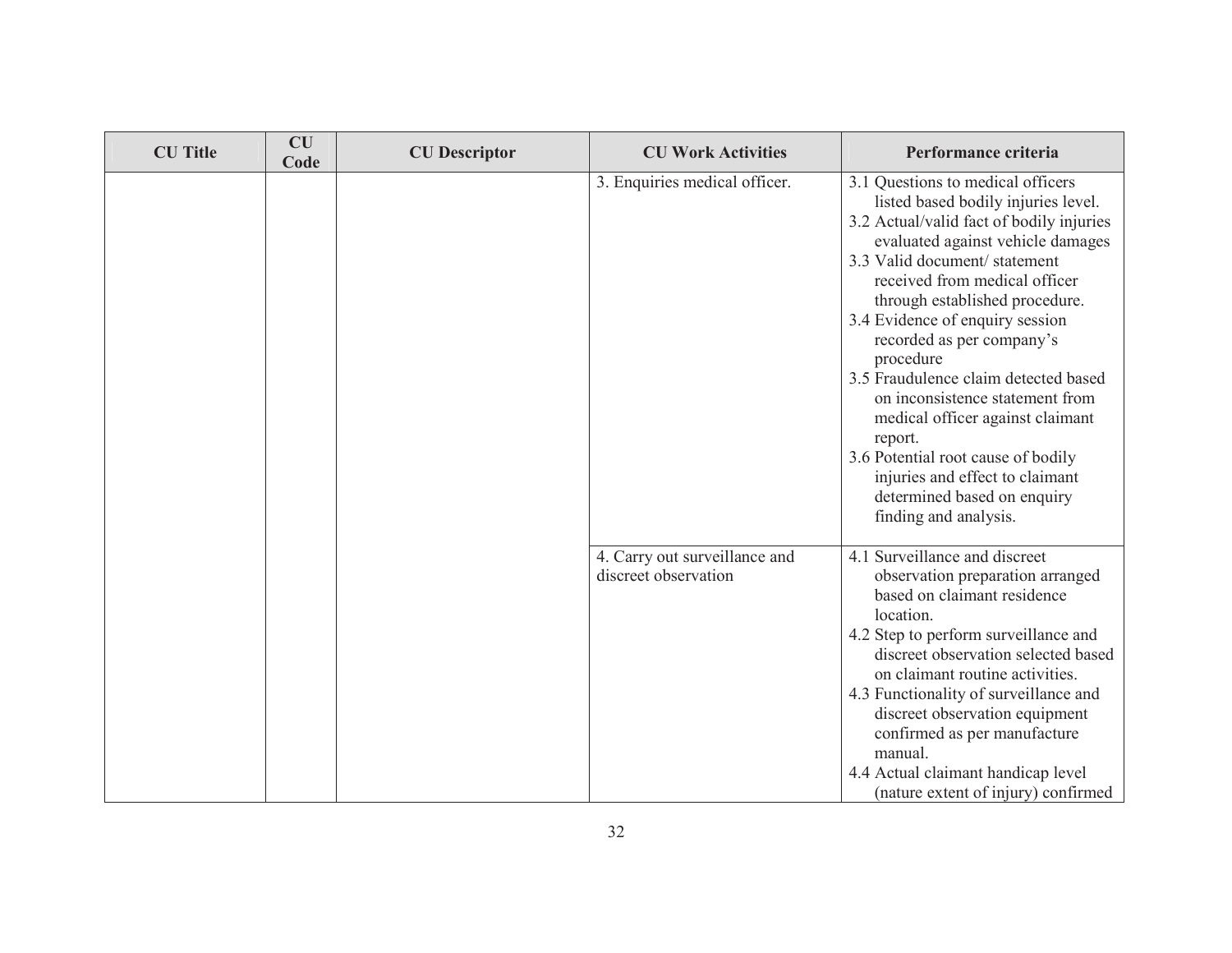| <b>CU</b> Title | CU<br>Code | <b>CU</b> Descriptor | <b>CU Work Activities</b>               | Performance criteria                                                                                                                                                                                                                                                                                                                                                                                                                                                                                                                                                                                                       |
|-----------------|------------|----------------------|-----------------------------------------|----------------------------------------------------------------------------------------------------------------------------------------------------------------------------------------------------------------------------------------------------------------------------------------------------------------------------------------------------------------------------------------------------------------------------------------------------------------------------------------------------------------------------------------------------------------------------------------------------------------------------|
|                 |            |                      |                                         | based on surveillance and discreet<br>observation finding                                                                                                                                                                                                                                                                                                                                                                                                                                                                                                                                                                  |
|                 |            |                      | 5. Evaluate documents evidence          | 5.1 Related document evidence for<br>TPBI insurance claim determined<br>according to insurance claim<br>requirements<br>5.2 Validity of TPBI claim insurance<br>claim determined through<br>document particulars/ detail<br>against claimant report<br>5.3 Statement from interviewee and<br>medical officer accepted through<br>Statutory declaration document<br>5.4 Level of bodily injuries confirmed<br>based on medical officer report<br>5.5 Claimant loss of income confirmed<br>based on employer statement<br>5.6 Fraudulence claim detected based<br>on inconsistence documents<br>particulars/ detail – if any |
|                 |            |                      | 6. Prepare TPBI investigation<br>report | 6.1 Accident location study/ analysis<br>concluded as per findings gathered<br>from the inspection.<br>6.2 Analysis from interview statement<br>gathered as per interview session<br>finding.<br>6.3 Medical enquiry summary<br>produced as per company's<br>procedure                                                                                                                                                                                                                                                                                                                                                     |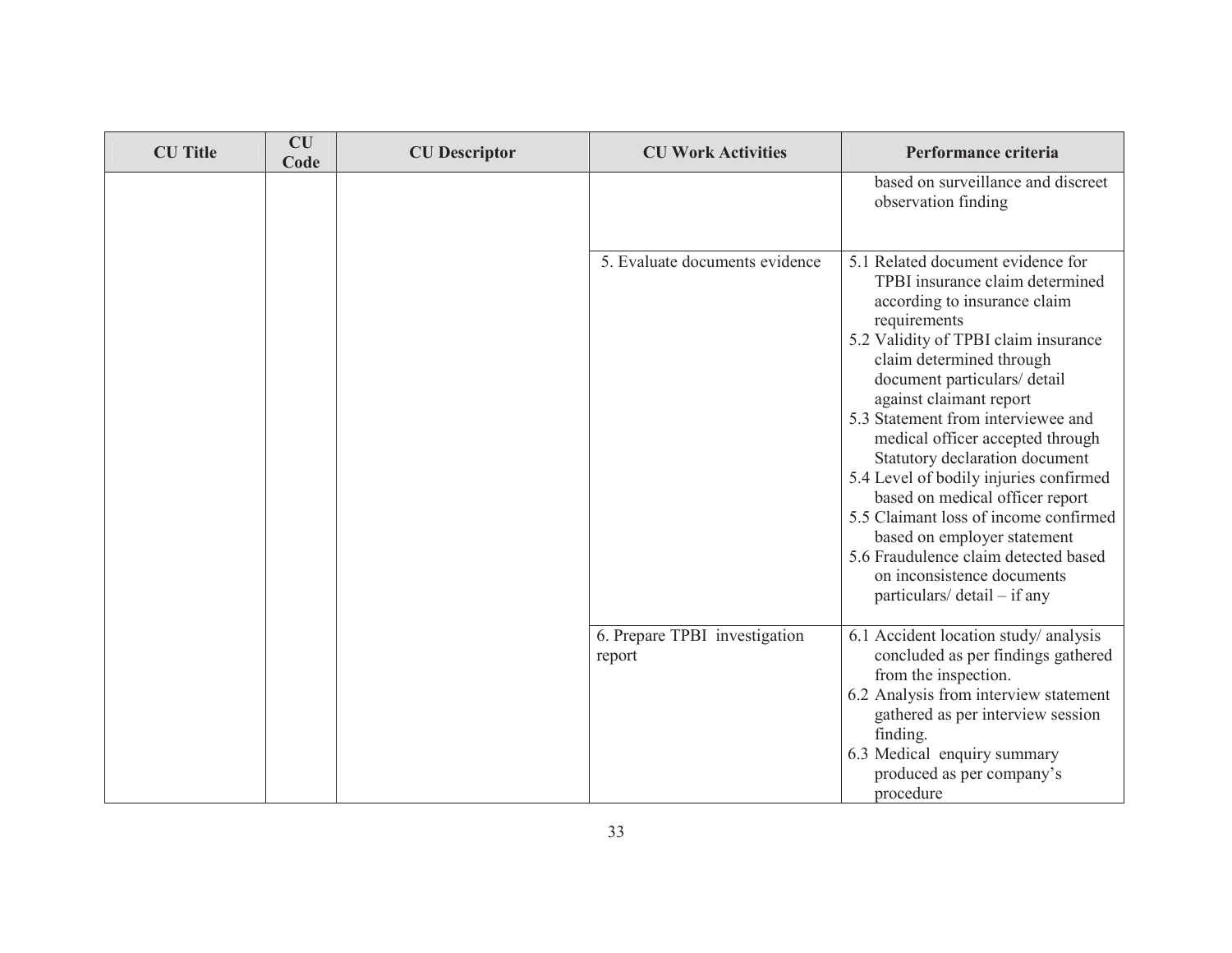| <b>CU</b> Title                                                     | CU<br>Code                                  | <b>CU</b> Descriptor                                                                                                                                                                                                                                                                                                                                                                                                                                                                                                                                                                                                                                                                                           | <b>CU Work Activities</b>                                           | Performance criteria                                                                                                                                                                                                                                                                                                                                                                                                                                                                                                                                                                                                                                                                                                                                                                              |
|---------------------------------------------------------------------|---------------------------------------------|----------------------------------------------------------------------------------------------------------------------------------------------------------------------------------------------------------------------------------------------------------------------------------------------------------------------------------------------------------------------------------------------------------------------------------------------------------------------------------------------------------------------------------------------------------------------------------------------------------------------------------------------------------------------------------------------------------------|---------------------------------------------------------------------|---------------------------------------------------------------------------------------------------------------------------------------------------------------------------------------------------------------------------------------------------------------------------------------------------------------------------------------------------------------------------------------------------------------------------------------------------------------------------------------------------------------------------------------------------------------------------------------------------------------------------------------------------------------------------------------------------------------------------------------------------------------------------------------------------|
|                                                                     |                                             |                                                                                                                                                                                                                                                                                                                                                                                                                                                                                                                                                                                                                                                                                                                |                                                                     | 6.4 Finding from surveillance and<br>discreet observation produce as per<br>observation finding.<br>6.5 TPBI investigation conclusion and<br>evidence updated timely as per<br>company's procedure.                                                                                                                                                                                                                                                                                                                                                                                                                                                                                                                                                                                               |
| 8. Third Party<br><b>Property Damage</b><br>(TPPD)<br>Investigation | K651-<br>$001 -$<br>$3:2017-$<br><b>E03</b> | Third Party Property Damage<br>Investigation<br>describes<br>the<br>competency in in performing<br>TPPD investigation to verify<br>insurance claim genuine prior to<br>release payment to claimant.<br>A competent person in this CU<br>shall be able to carry out scene<br>study/<br>analysis,<br>carry<br>out<br>interview<br>session,<br>evaluate<br>document evidence and prepare<br>TPPD investigation report.<br>The outcome of this competency<br>is to ensure the competent person<br>is<br>conduct TPPD<br>able<br>to<br>investigation<br>determine<br>and<br>whether the claim is genuine or<br>fraud claim, prior to further action<br>by insurer in accordance with<br>insurance industry practice | 1. Carry out scene study/analysis<br>2. Carry out interview session | 1.1 Surrounding elements at location<br>which may contribute to accident<br>determined based on vehicle Path<br>of travel.<br>1.2 Property damages assessed in<br>correlation with vehicle Path of<br>travel & Point of impact<br>1.3 Property damages level evaluated<br>based on vehicle brake mark<br>1.4 Relevant evidence of accident<br>determined based on discreet<br>observation.<br>1.5 Property and vehicle debris which<br>relate to accident evaluated against<br>claimant report<br>1.6 Property damages photo's captured<br>as an evidence as per insurance<br>claim requirements<br>2.1 Functionality of audio/video<br>recorder confirmed based on<br>manufacture manual<br>2.2 Statement from custodian &<br>witnesses related to accident<br>evaluated against claimant report |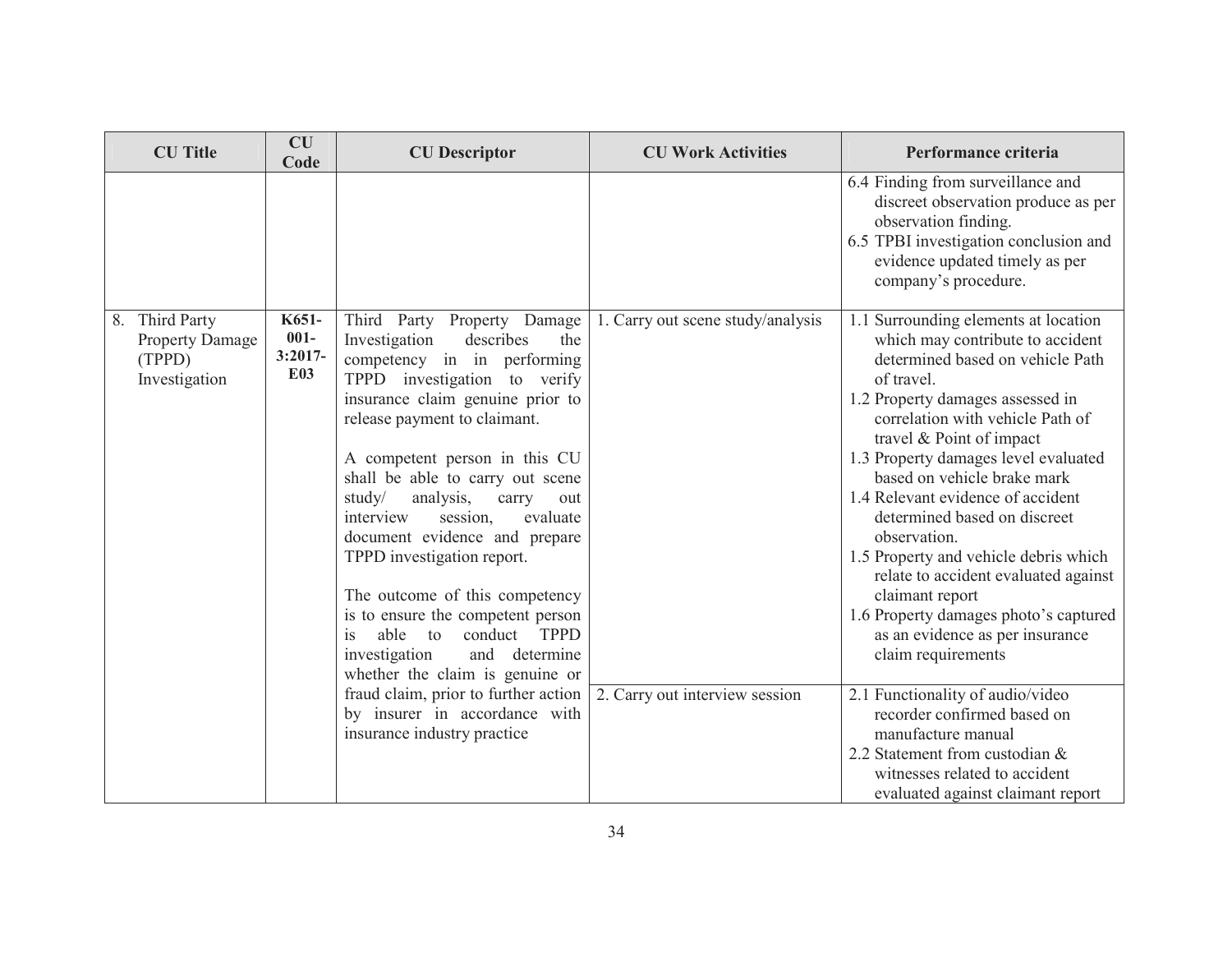| <b>CU</b> Title | CU<br>Code | <b>CU</b> Descriptor | <b>CU Work Activities</b>      | Performance criteria                                                                                                                                                                                                                                                                                                                                                                                                                                                                                                                                              |
|-----------------|------------|----------------------|--------------------------------|-------------------------------------------------------------------------------------------------------------------------------------------------------------------------------------------------------------------------------------------------------------------------------------------------------------------------------------------------------------------------------------------------------------------------------------------------------------------------------------------------------------------------------------------------------------------|
|                 |            |                      |                                | 2.3 Fraudulence claim detected based<br>on inconsistence statement and<br>body language from interviewee -<br>if any<br>2.4 Evidence of interview session<br>recorded as per company's<br>procedure<br>2.5 Potential root cause of property<br>damages determined based on<br>interview finding and analysis.                                                                                                                                                                                                                                                     |
|                 |            |                      | 3. Evaluate documents evidence | 3.1 Related document evidence for<br>TPPD insurance claim determined<br>according to insurance claim<br>requirements<br>3.2 Validity of TPPD claim insurance<br>claim determined through<br>document particulars/ detail<br>against claimant report<br>3.3 Statement from interviewee<br>accepted through Statutory<br>declaration document<br>3.4 Estimated repair cost of damaged<br>property evaluated as per property<br>damages level due to accident<br>impact<br>3.5 Fraudulence claim detected based<br>on inconsistence documents<br>particulars/detail. |